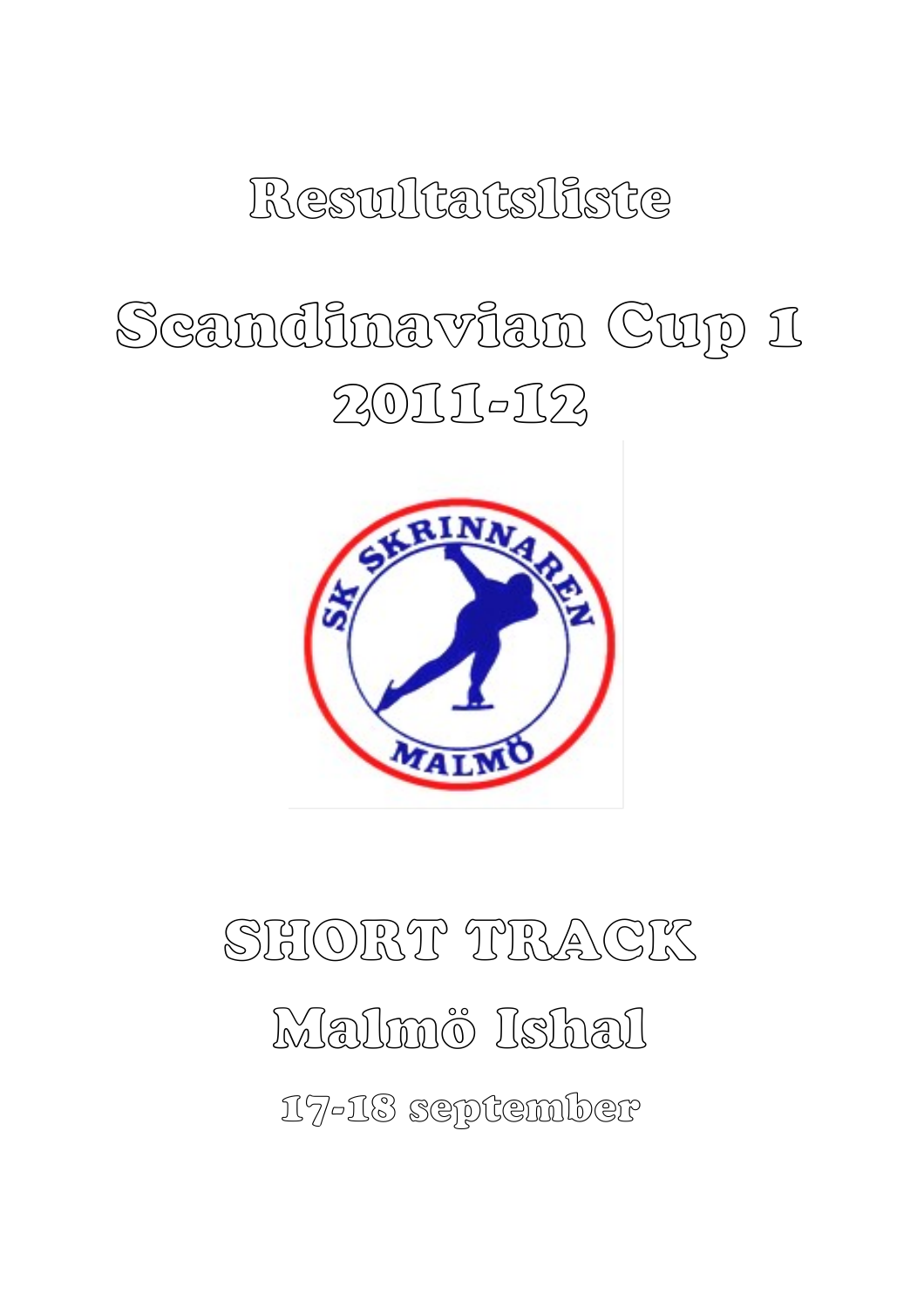#### **Officials**

| Referee                   | Christian Örnberg               |
|---------------------------|---------------------------------|
| Ass referee               |                                 |
| <b>Competitor Steward</b> | <b>Tom Lausen</b>               |
| Starter                   | Bengt Johansson<br>Lars Örnberg |
| Heatbox                   | Leila Ezzi                      |
| Photo Finish              | Mikael Hende<br>Daniel Jansson  |
| Lap Counter               | Göran Jacobsson                 |
| First Aid                 |                                 |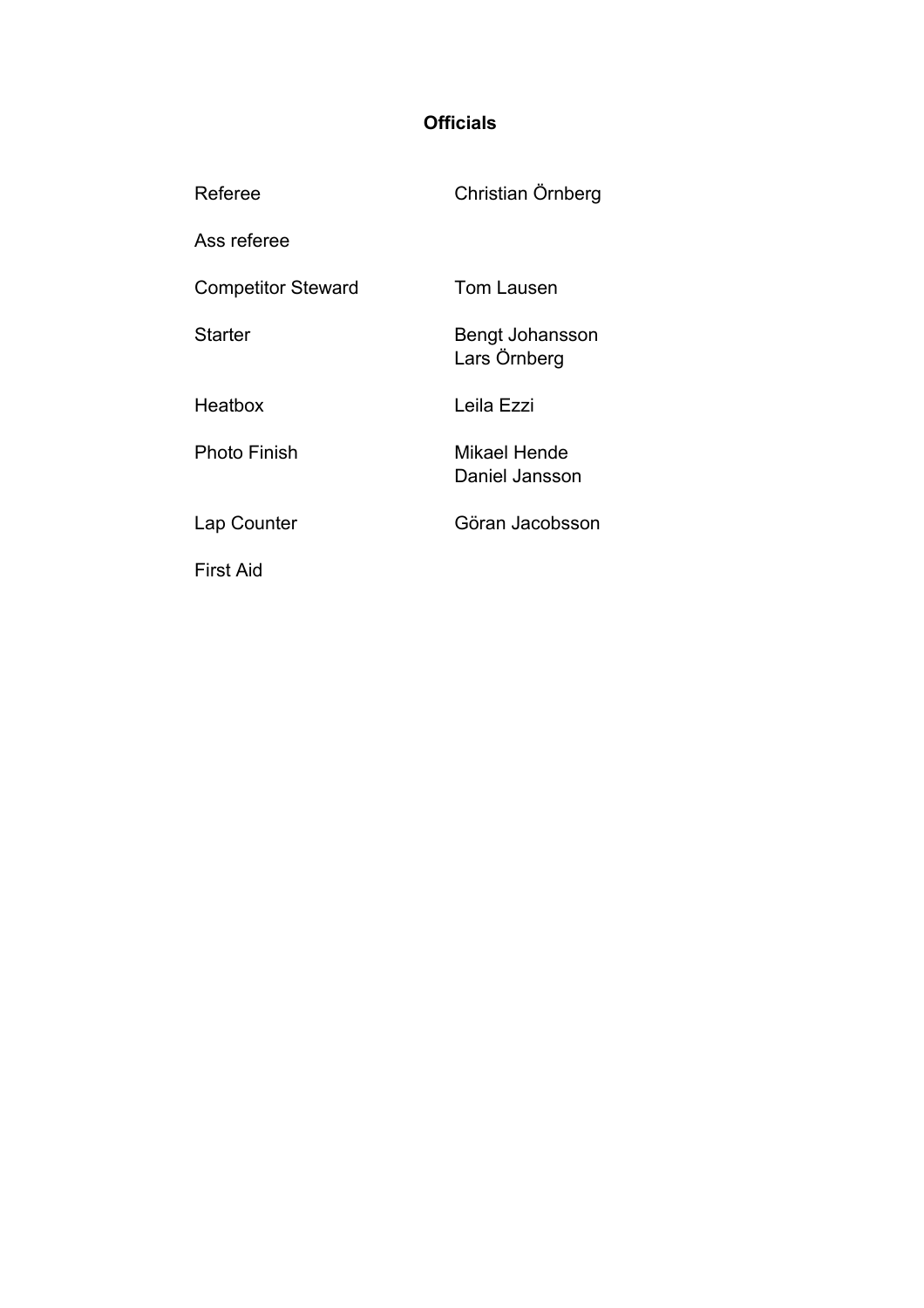| Start nr: Namn |                         | Klub                     | <b>Klass</b> |
|----------------|-------------------------|--------------------------|--------------|
| 32             | Mats Roger Jensen       | <b>H&amp;B SK Senior</b> |              |
| 18             | Johann Jørgen Sæves     | ASK                      | Jun B        |
| 73             | <b>Christian Fæste</b>  | OSK.                     | Vet. M       |
| 43             | Morten Staubo           | <b>OSK</b>               | Vet. M       |
| 25             | Mikkel Øritsland        | STO                      | Jun B        |
| 49             | Daniel Jansson          | <b>SKS</b>               | Senior       |
| 64             | Karl Lindqvist          | <b>SKS</b>               | Senior       |
| 71             | Hampus Jönsson          | <b>SKS</b>               | Jun A        |
| 59             | Henrik Nilsson          | <b>SKS</b>               | Jun A        |
| 34             | Alexander Dyk Strömberg | <b>SKS</b>               | Jun B        |
| 24             | Daniel Jacobsson        | <b>SKS</b>               | Jun C        |
| 21             | Jacob Jansson           | <b>SKS</b>               | Jun C        |
| 56             | Hampus Hende            | <b>SKS</b>               | Jun D        |
| 26             | Victor Åhlund           | <b>SKS</b>               | Jun D        |
| 33             | Max Pihl                | <b>SKS</b>               | Jun D        |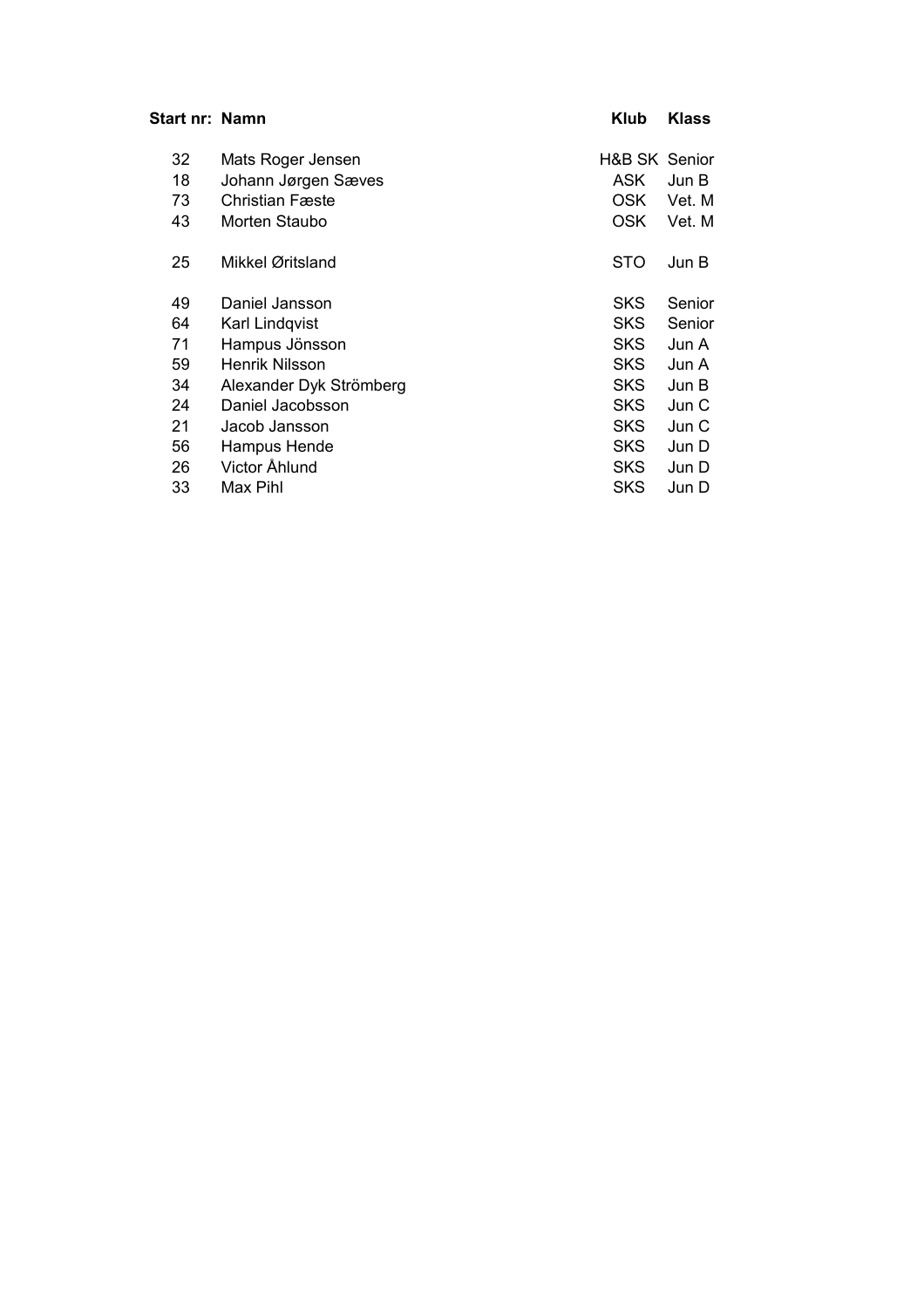#### **Competition Program 17. september 2011**

| 11:30 |                  |                  | Ice Resurfaces (Full)  |  |
|-------|------------------|------------------|------------------------|--|
|       | 12:30 Warming up | Group 1 Junior D |                        |  |
|       | 12:45 Warming up |                  | Group 2 Senior + A-B-C |  |

| 13:00       | Ice Resurfaces (Full) |                      |                |                        |                                  |  |  |
|-------------|-----------------------|----------------------|----------------|------------------------|----------------------------------|--|--|
| <b>Time</b> |                       | Race Class           | Distance Type  |                        | <b>Marks</b>                     |  |  |
| 13:15       | $1-6$                 | Time trail           | 666m           |                        |                                  |  |  |
|             |                       |                      |                |                        |                                  |  |  |
| 13:45       | $\overline{7}$        | Junior D             | 500m           | Semi-final             | Alle till A-final                |  |  |
|             | $8 - 9$               | Senior + A-B-C       | 1500m          | Semi-final             | 1+2+3 till A-final               |  |  |
|             |                       |                      |                |                        |                                  |  |  |
|             | Pause                 |                      |                |                        |                                  |  |  |
| 14:15       | 10                    | Junior D             | 500m           | A-final                |                                  |  |  |
|             | 11                    | Senior + A-B-C       | 1500m          | <b>B-final</b>         |                                  |  |  |
|             | 12                    | Senior + A-B-C       | 1500m          | A-final                |                                  |  |  |
|             |                       |                      |                |                        |                                  |  |  |
|             |                       |                      |                |                        |                                  |  |  |
|             |                       |                      |                |                        |                                  |  |  |
|             |                       |                      |                |                        |                                  |  |  |
|             |                       |                      |                |                        |                                  |  |  |
|             |                       |                      |                |                        |                                  |  |  |
| 14:30       |                       |                      |                | Ice Resurfaces (Track) |                                  |  |  |
| 14:45       |                       | 13-15 Senior + A-B-C | 500m           | Kvart-final            | 1+2 og 2 bedst 3 till semi-final |  |  |
|             |                       |                      |                |                        |                                  |  |  |
|             |                       |                      |                |                        |                                  |  |  |
|             | Pause                 |                      |                |                        |                                  |  |  |
| 15:15       | 16                    | Junior D             | 222m           | Semi-final             | Alle till A-final                |  |  |
|             |                       | 17-18 Senior + A-B-C | 500m           | Semi-final             | 1+2 till A-final                 |  |  |
|             |                       |                      |                |                        |                                  |  |  |
|             |                       |                      |                |                        |                                  |  |  |
|             |                       |                      |                |                        |                                  |  |  |
|             |                       |                      |                |                        |                                  |  |  |
|             |                       |                      |                |                        |                                  |  |  |
|             |                       |                      |                |                        |                                  |  |  |
|             |                       |                      |                |                        |                                  |  |  |
| 15:30       |                       |                      |                | Ice Resurfaces (Track) |                                  |  |  |
| 15:45       | 19                    | Junior D             | 222m           | A-final                |                                  |  |  |
|             | 20                    | Senior + A-B-C       | 500m           | C-final                |                                  |  |  |
|             | 21                    | Senior + A-B-C       | 500m           | <b>B-final</b>         |                                  |  |  |
|             | 22                    | Senior + A-B-C       | 500m           | A-final                |                                  |  |  |
|             |                       |                      |                |                        |                                  |  |  |
|             | 23                    | Relay Junior D       | 2000m          |                        |                                  |  |  |
|             | 24                    | Relay Senior + A-B-C | 3000m          |                        |                                  |  |  |
|             |                       |                      |                |                        |                                  |  |  |
|             |                       |                      | End of day one |                        |                                  |  |  |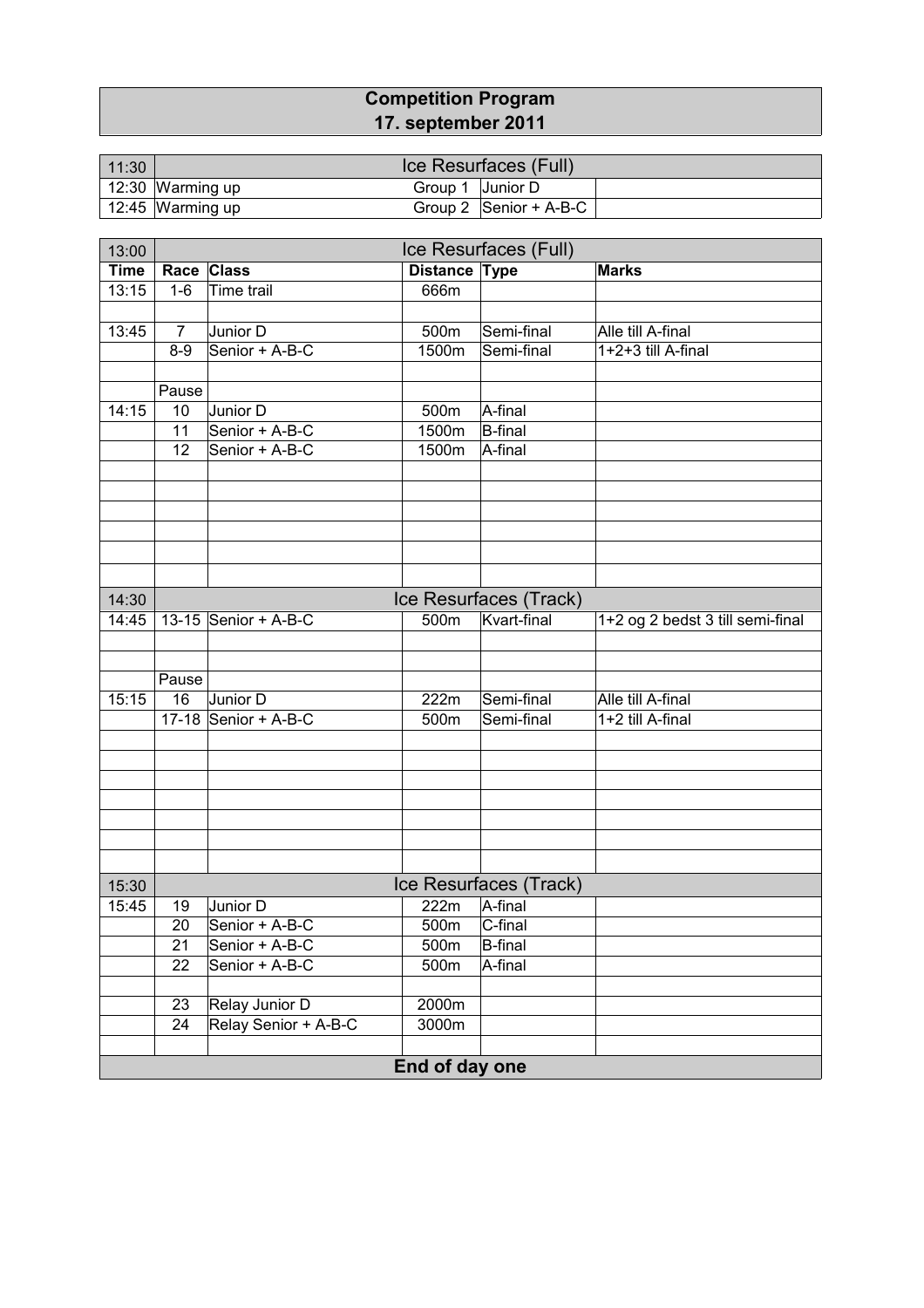#### **Competition Program 18. september 2011**

| 07:45 |                  |                  | Ice Resurfaces (Full)                               |  |
|-------|------------------|------------------|-----------------------------------------------------|--|
|       | 08:00 Warming up | Group 1 Junior D |                                                     |  |
|       | 08:15 Warming up |                  | Group 2 $\left \text{Senior} + \text{A-B-C}\right $ |  |

| 08:30       | Ice Resurfaces (Full) |                                        |                           |                         |                                  |  |  |
|-------------|-----------------------|----------------------------------------|---------------------------|-------------------------|----------------------------------|--|--|
| <b>Time</b> | Race Class            |                                        | Distance Type             |                         | <b>Marks</b>                     |  |  |
| 09:00       |                       | 25-27 Senior + A-B-C                   | 1000m                     | Kvart-final             | 1+2 og 2 bedst 3 till semi-final |  |  |
|             |                       |                                        |                           |                         |                                  |  |  |
|             |                       |                                        |                           |                         |                                  |  |  |
|             | Pause                 |                                        |                           |                         |                                  |  |  |
| 09:30       | 28                    | Junior D                               | 333m                      | Semi-final              | Alle till A-final                |  |  |
|             |                       | 29-30 Senior + A-B-C                   | 1000m                     | Semi-final              | 1+2 till A-final                 |  |  |
|             |                       |                                        |                           |                         |                                  |  |  |
|             |                       |                                        |                           |                         |                                  |  |  |
| 09:50       |                       |                                        |                           | Ice Resurfaces (Trackl) |                                  |  |  |
| 10:10       | 31                    | Junior D                               | 333m                      | A-final                 |                                  |  |  |
|             | 32                    | Senior + A-B-C                         | 1000m                     | C-final                 |                                  |  |  |
|             | 33                    | Senior + A-B-C                         | 1000m                     | <b>B-final</b>          |                                  |  |  |
|             | 34                    | Senior + A-B-C                         | 1000m                     | A-final                 |                                  |  |  |
|             |                       |                                        |                           |                         |                                  |  |  |
|             |                       |                                        |                           |                         |                                  |  |  |
|             | Pause                 |                                        |                           |                         |                                  |  |  |
| 11:00       | 35                    | Superfinal junior D                    | 1000m                     |                         |                                  |  |  |
|             | 36                    | Superfinal Senior + A-B-C              | 3000m                     |                         |                                  |  |  |
|             |                       |                                        |                           |                         |                                  |  |  |
|             | Pause                 |                                        |                           |                         |                                  |  |  |
| 11:45       | 37                    |                                        | 2000m                     |                         |                                  |  |  |
|             | 38                    | Relay Junior D<br>Relay Senior + A-B-C | 3000m                     |                         |                                  |  |  |
|             |                       |                                        |                           |                         |                                  |  |  |
|             |                       |                                        |                           |                         |                                  |  |  |
|             |                       |                                        |                           |                         |                                  |  |  |
|             |                       |                                        |                           |                         |                                  |  |  |
|             |                       |                                        | <b>End of competition</b> |                         |                                  |  |  |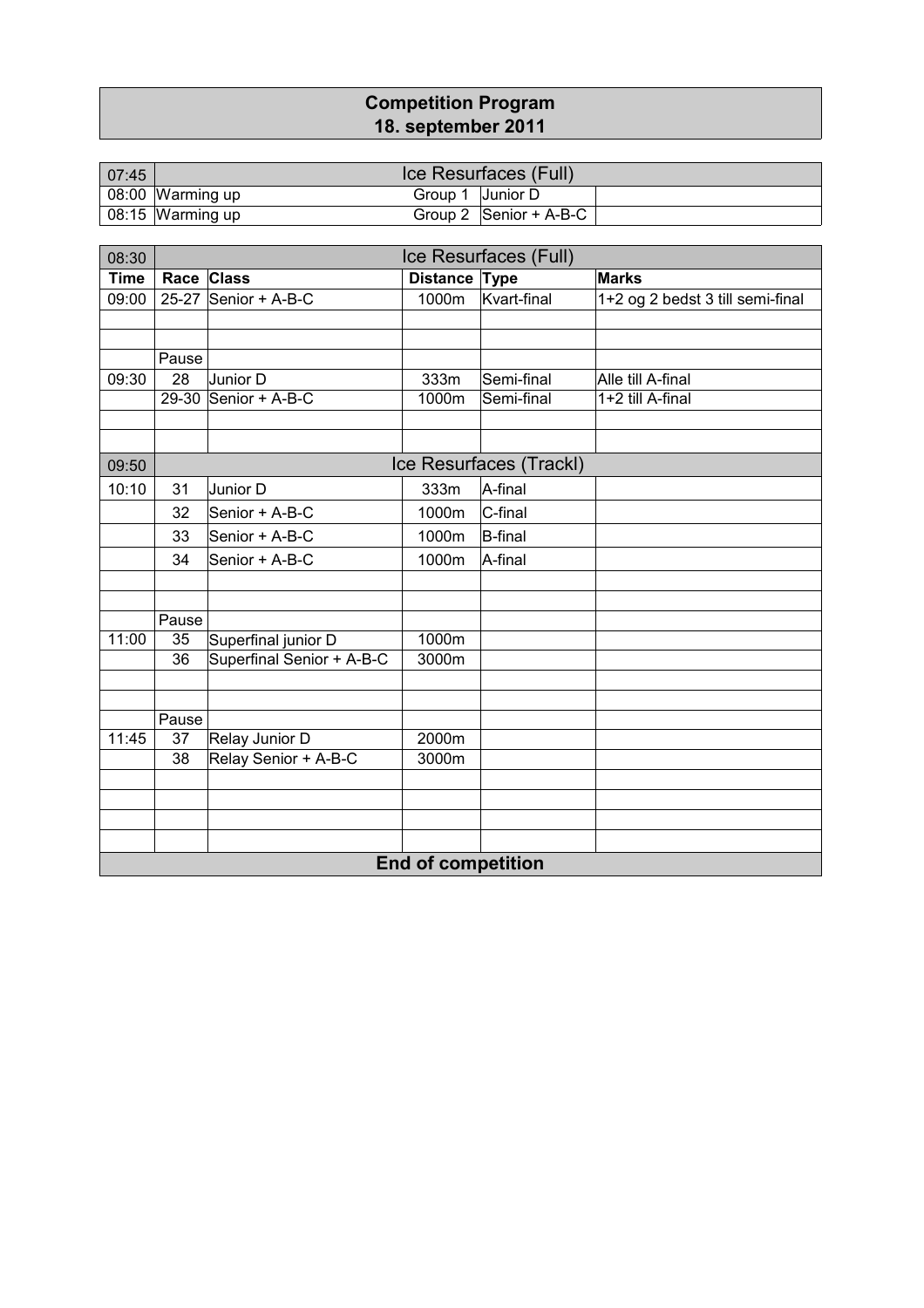|                           | Time trail |  | Senior + A-B-C         | 666m       |                   |
|---------------------------|------------|--|------------------------|------------|-------------------|
| Race nr Plads Helmet Navn |            |  |                        | Klub       | Tid               |
|                           |            |  | 21 Jacob Jansson       | <b>SKS</b> | 1:07.627          |
|                           |            |  | 18 Johann Jørgen Sæves | ASK        | $1:10.857$ $\mid$ |

| Time trail                |  |    | Senior + A-B-C        | 666m       |          |
|---------------------------|--|----|-----------------------|------------|----------|
| Race nr Plads Helmet Navn |  |    |                       | Klub       | Tid      |
|                           |  |    | 24   Daniel Jacobsson | <b>SKS</b> | 1:15.493 |
|                           |  | 25 | Mikkel Øritsland      |            | 1:22.720 |

| Time trail                |  | Senior + A-B-C             | 666m |                  |
|---------------------------|--|----------------------------|------|------------------|
| Race nr Plads Helmet Navn |  |                            | Klub | Tid              |
|                           |  | 32 Mats Roger Jensen       |      | H&BSK   1:08.020 |
|                           |  | 34 Alexander Dyk Strömberg |      | SKS   1:02.875   |

| Time trail                |  |    | Senior + A-B-C | 666m       |          |
|---------------------------|--|----|----------------|------------|----------|
| Race nr Plads Helmet Navn |  |    |                | Klub       | Tid      |
|                           |  | 43 | Morten Staubo  | OSK        | 1:12.353 |
|                           |  | 59 | Henrik Nilsson | <b>SKS</b> | 1.09.467 |

|                           | Time trail |  | Senior + A-B-C    | 666m       |                        |
|---------------------------|------------|--|-------------------|------------|------------------------|
| Race nr Plads Helmet Navn |            |  |                   | Klub       | Tid                    |
| 5                         |            |  | 64 Karl Lindqvist | <b>SKS</b> | 1:06.327               |
|                           |            |  | Hampus Jönsson    | <b>SKS</b> | $\mid$ 1:08.774 $\mid$ |

| Time trail |  |             | Senior + A-B-C         | 666m |          |
|------------|--|-------------|------------------------|------|----------|
| Race nr    |  | Helmet Navn |                        | Klub | Tid      |
| ิค         |  |             | <b>Christian Fæste</b> | OSK  | 1:07.303 |
|            |  |             |                        |      |          |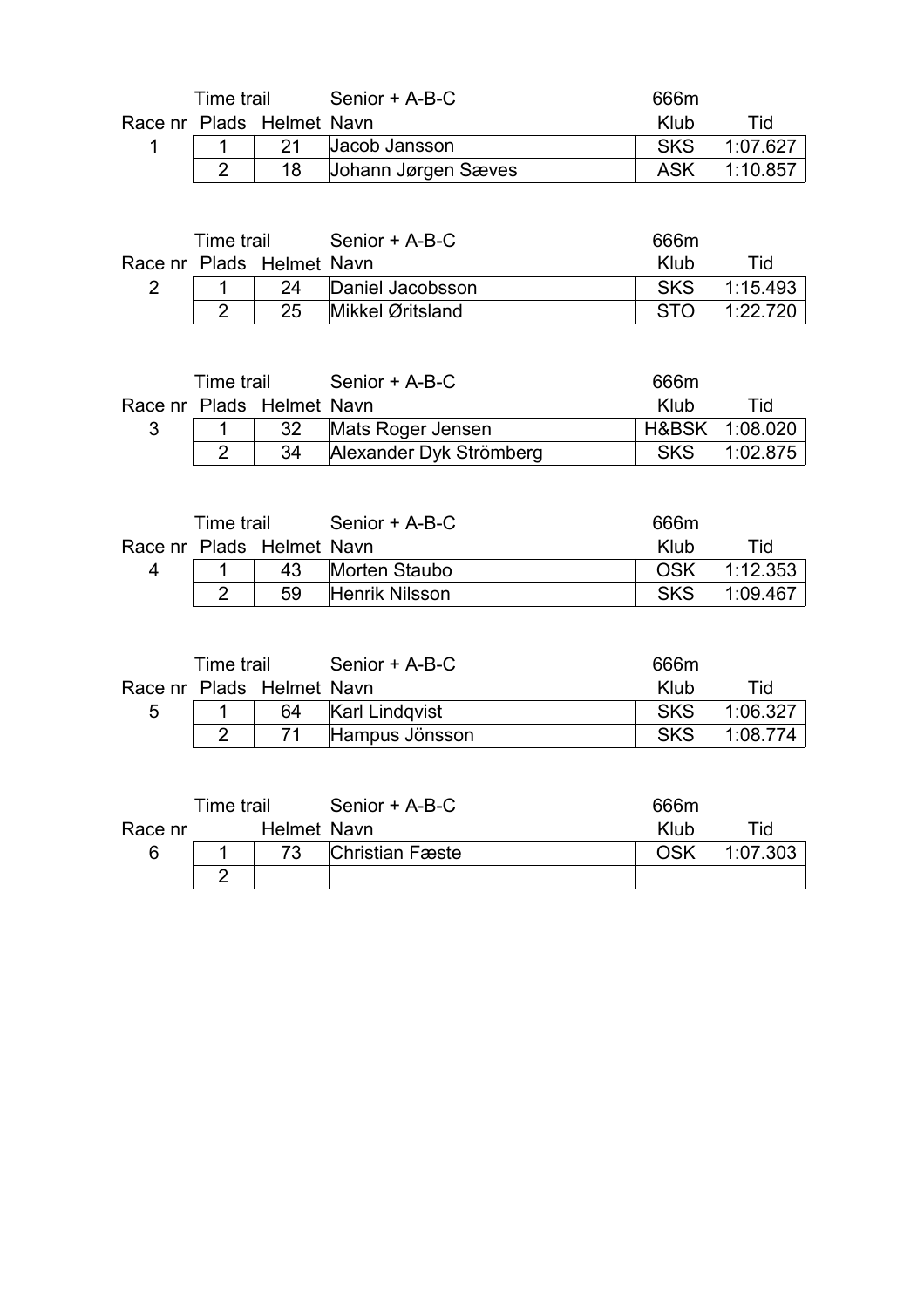| Semifinale |   |                           | Junior D      | 500m       |          |
|------------|---|---------------------------|---------------|------------|----------|
|            |   | Race nr Plads Helmet Navn |               | Klub       | Tid      |
|            |   | 56                        | Hampus Hende  | <b>SKS</b> | 1:00.936 |
|            | 2 | 26                        | Victor Åhlund | <b>SKS</b> | 1:05.703 |
|            | 3 | 33                        | Max Pihl      | <b>SKS</b> | 1:12.842 |
|            | 4 |                           |               |            |          |
|            | 5 |                           |               |            |          |
|            | 6 |                           |               |            |          |

| Semifinale |   |                           | Senior + A-B-C         | 1500m      |          |  |
|------------|---|---------------------------|------------------------|------------|----------|--|
|            |   | Race nr Plads Helmet Navn |                        | Klub       | Tid      |  |
| 8          |   | 25                        | Mikkel Øritsland       | <b>STO</b> | 2:41.373 |  |
|            | 2 | 64                        | <b>Karl Lindqvist</b>  | <b>SKS</b> | 2:41.555 |  |
|            | 3 | 71                        | Hampus Jönsson         | <b>SKS</b> | 2:41.649 |  |
|            | 4 | 73                        | <b>Christian Fæste</b> | <b>OSK</b> | 2:41.832 |  |
|            | 5 | 59                        | Henrik Nilsson         | <b>SKS</b> | 2:48.587 |  |
|            | 6 | 24                        | Daniel Jacobsson       | <b>SKS</b> | 2:53.085 |  |

|   | Semifinale |                           | Senior + A-B-C          | 1500m      |                |
|---|------------|---------------------------|-------------------------|------------|----------------|
|   |            | Race nr Plads Helmet Navn |                         | Klub       | Tid            |
| 9 |            | 34                        | Alexander Dyk Strömberg | <b>SKS</b> | 2:33.798       |
|   | 2          | 32                        | Mats Roger Jensen       |            | H&BSK 2:35.045 |
|   | 3          | 21                        | Jacob Jansson           | <b>SKS</b> | 2:37.566       |
|   | 4          | 18                        | Johann Jørgen Sæves     | <b>ASK</b> | 2:53.378       |
|   | 5          | 43                        | Morten Staubo           | <b>OSK</b> | 3:26.581       |
|   | 6          |                           |                         |            |                |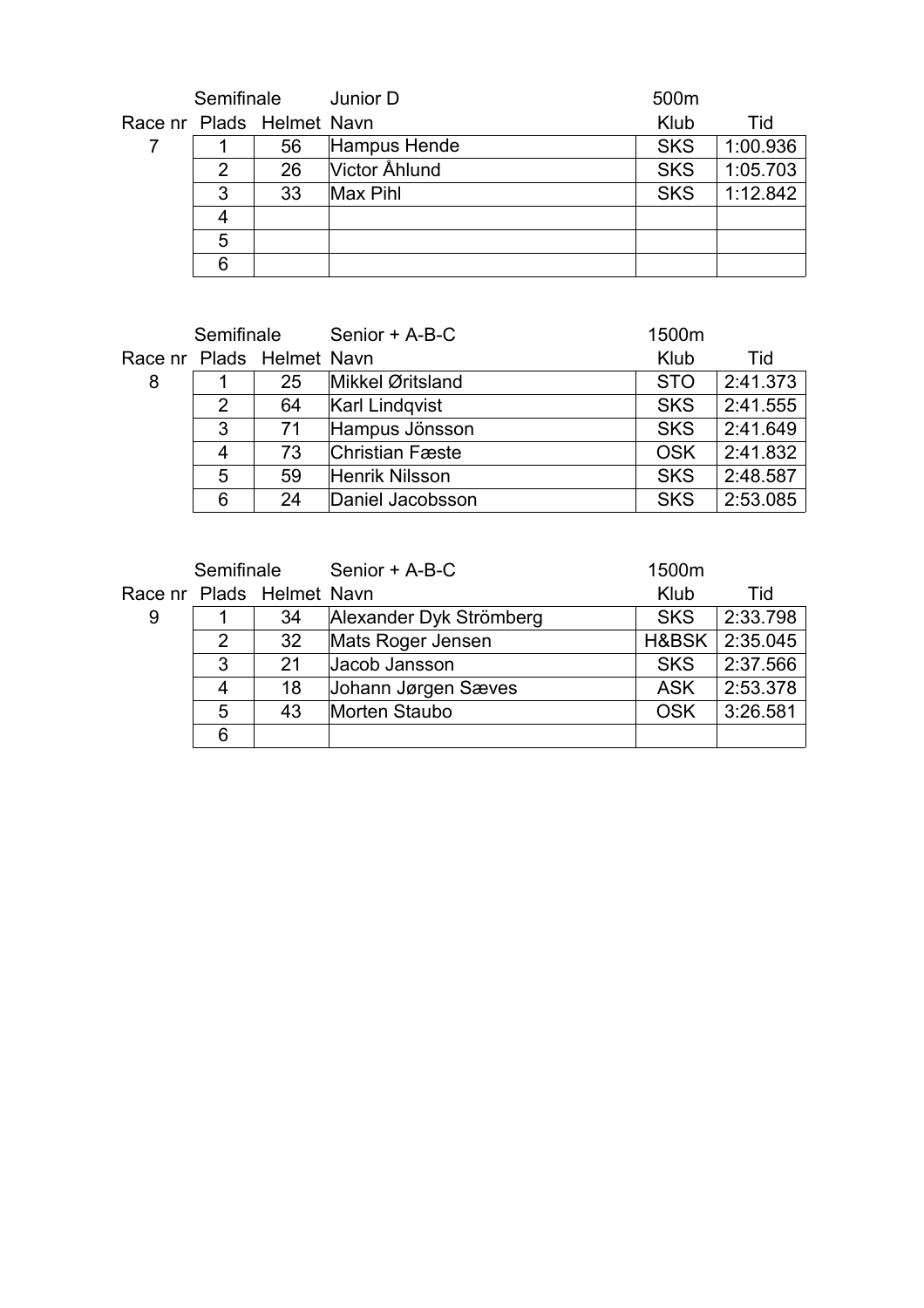|    | Finale |                           | Junior D      | 500m       |          |
|----|--------|---------------------------|---------------|------------|----------|
|    |        | Race nr Plads Helmet Navn |               | Klub       | Tid      |
| 10 |        | 56                        | Hampus Hende  | <b>SKS</b> | 1:01.613 |
|    | 2      | 26                        | Victor Åhlund | <b>SKS</b> | 1:07.560 |
|    | 3      | 33                        | Max Pihl      | <b>SKS</b> | 1:15.192 |
|    | 4      |                           |               |            |          |
|    | 5      |                           |               |            |          |
|    | 6      |                           |               |            |          |

| <b>B-Finale</b>           |               |    | Senior + A-B-C         | 1500m      |            |
|---------------------------|---------------|----|------------------------|------------|------------|
| Race nr Plads Helmet Navn |               |    |                        | Klub       | Tid        |
| 11                        |               | 18 | Johann Jørgen Sæves    | <b>ASK</b> | 2:48.680   |
|                           | $\mathcal{P}$ | 59 | Henrik Nilsson         | <b>SKS</b> | 2:48.690   |
|                           | 3             | 24 | Daniel Jacobsson       | <b>SKS</b> | 2:49.022   |
|                           | 4             | 73 | <b>Christian Fæste</b> | <b>OSK</b> | <b>DNS</b> |
|                           | 5             | 43 | <b>Morten Staubo</b>   | <b>OSK</b> | <b>DNS</b> |
|                           | 6             |    |                        |            |            |

| A-Finale |   |                           | Senior + A-B-C          | 1500m      |                |
|----------|---|---------------------------|-------------------------|------------|----------------|
|          |   | Race nr Plads Helmet Navn |                         | Klub       | Tid            |
| 12       |   | 34                        | Alexander Dyk Strömberg | <b>SKS</b> | 2:27.318       |
|          | 2 | 32                        | Mats Roger Jensen       |            | H&BSK 2:31.075 |
|          | 3 | 25                        | Mikkel Øritsland        | <b>STO</b> | 2:38.286       |
|          | 4 | 71                        | Hampus Jönsson          | <b>SKS</b> | 2:39.582       |
|          | 5 | 21                        | Jacob Jansson           | <b>SKS</b> | 2:41.960       |
|          | 6 | 64                        | <b>Karl Lindgvist</b>   | <b>SKS</b> | 2.47.472       |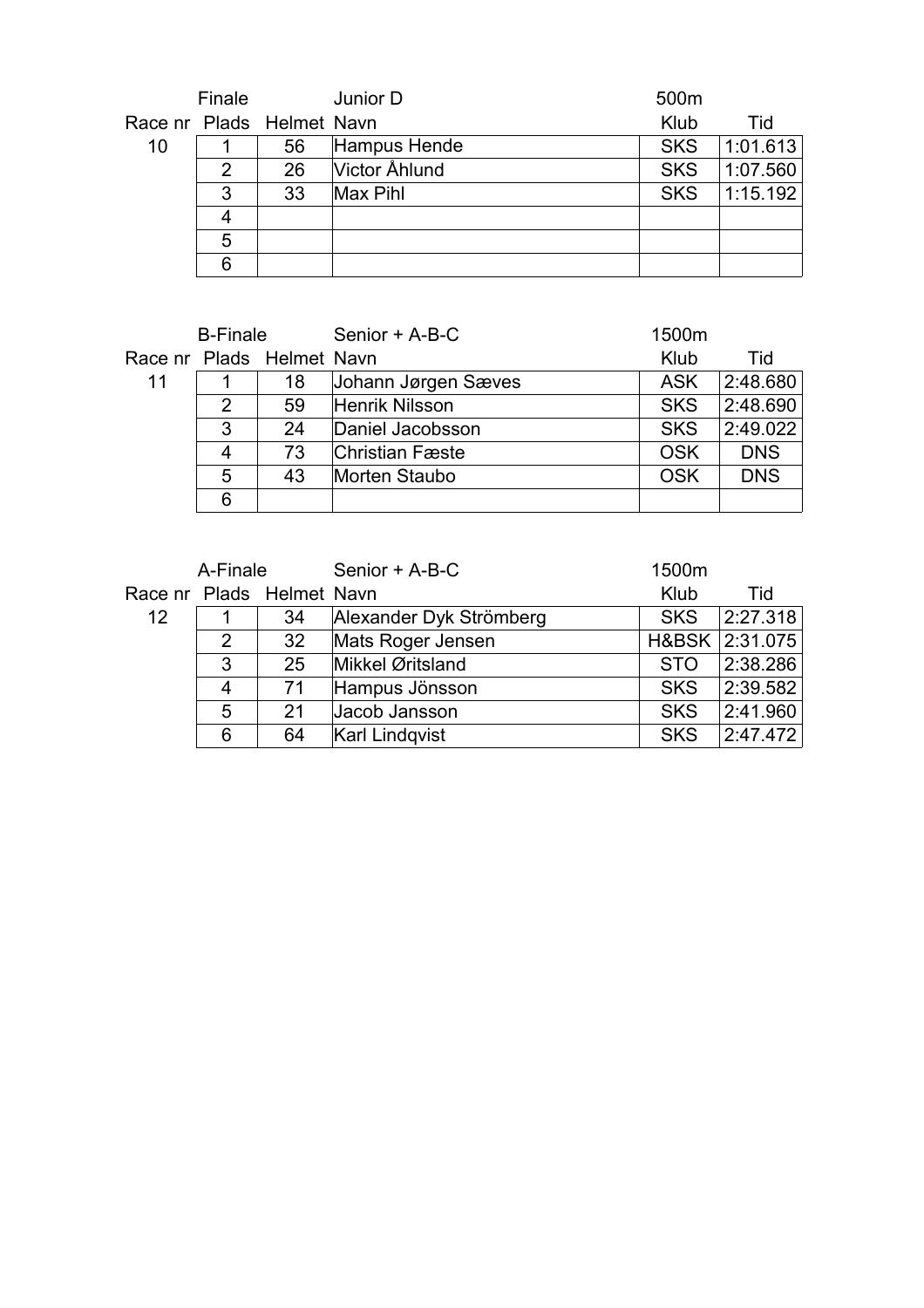|    | Kvartfinale |                           | Senior + A-B-C         | 500m       |        |
|----|-------------|---------------------------|------------------------|------------|--------|
|    |             | Race nr Plads Helmet Navn |                        | Klub       | Tid    |
| 13 |             | 73                        | <b>Christian Fæste</b> | <b>OSK</b> | 48.742 |
|    | 2           | 25                        | Mikkel Øritsland       | <b>STO</b> | 49.325 |
|    | 3           | 71                        | Hampus Jönsson         | <b>SKS</b> | 51.012 |
|    | 4           | 24                        | Daniel Jacobsson       | <b>SKS</b> | 52.745 |
|    | 5           |                           |                        |            |        |
|    | 6           |                           |                        |            |        |

|    | Kvartfinale |                           | Senior + A-B-C          | 500 <sub>m</sub> |        |
|----|-------------|---------------------------|-------------------------|------------------|--------|
|    |             | Race nr Plads Helmet Navn |                         | Klub             | Tid    |
| 14 |             | 34                        | Alexander Dyk Strömberg | <b>SKS</b>       | 49.010 |
|    | 2           | 64                        | <b>Karl Lindqvist</b>   | <b>SKS</b>       | 50.620 |
|    | 3           | 18                        | Johann Jørgen Sæves     | <b>ASK</b>       | 58.726 |
|    | 4           |                           |                         |                  |        |
|    | 5           |                           |                         |                  |        |
|    | 6           |                           |                         |                  |        |

|    | Kvartfinale |                           | Senior + A-B-C    | 500 <sub>m</sub> |        |
|----|-------------|---------------------------|-------------------|------------------|--------|
|    |             | Race nr Plads Helmet Navn |                   | Klub             | Tid    |
| 15 |             | 32                        | Mats Roger Jensen | H&BSK            | 49.925 |
|    | 2           | 21                        | Jacob Jansson     | <b>SKS</b>       | 50.111 |
|    | 3           | 59                        | Henrik Nilsson    | <b>SKS</b>       | 51.286 |
|    | 4           | 43                        | Morten Staubo     | <b>OSK</b>       | 51.397 |
|    | 5           |                           |                   |                  |        |
|    | 6           |                           |                   |                  |        |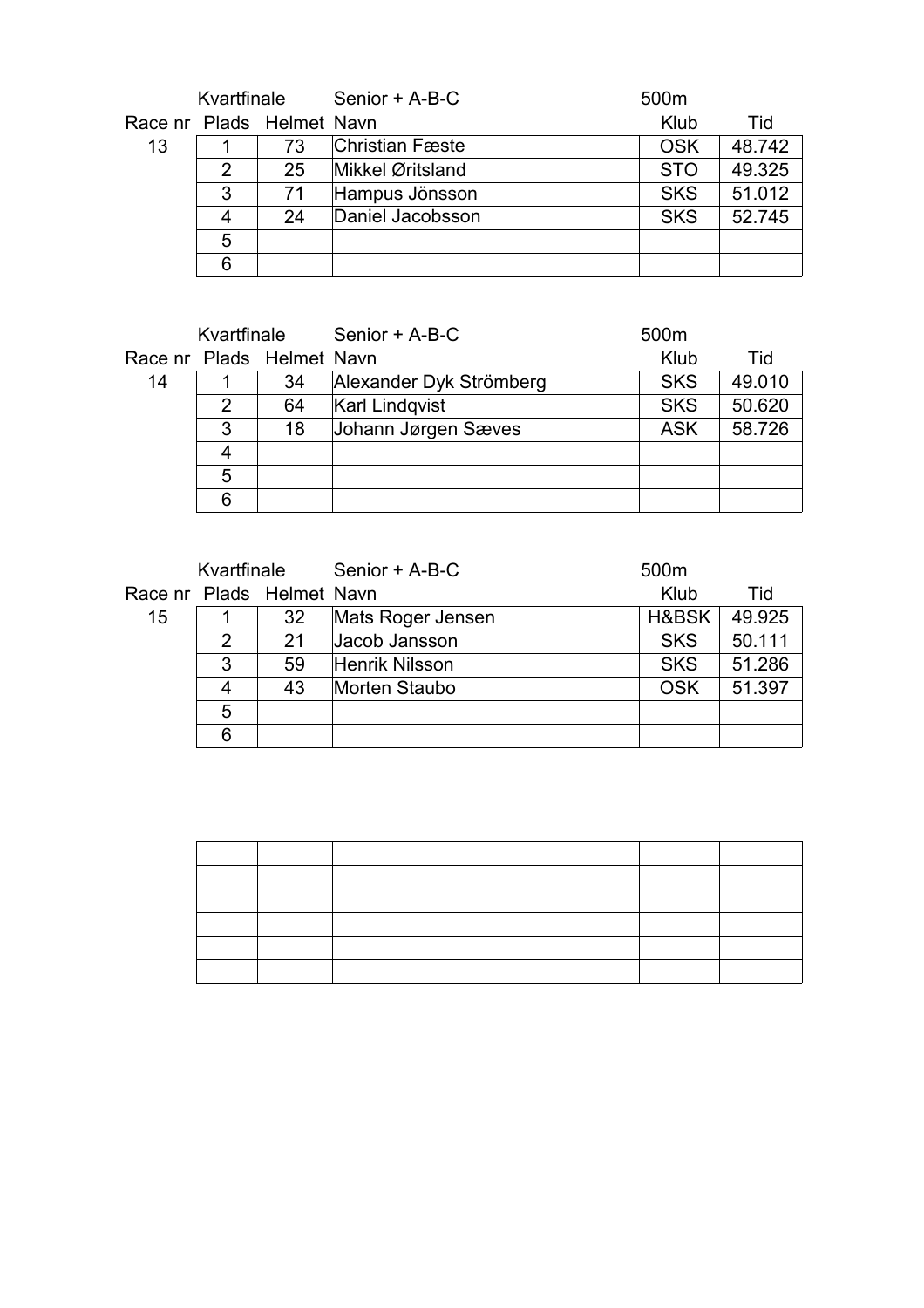| Semifinale |   |                           | Junior D      | 222m       |        |
|------------|---|---------------------------|---------------|------------|--------|
|            |   | Race nr Plads Helmet Navn |               | Klub       | Tid    |
| 16         |   | 56                        | Hampus Hende  | <b>SKS</b> | 27.855 |
|            | 2 | 26                        | Victor Åhlund | <b>SKS</b> | 30.401 |
|            | 3 | 33                        | Max Pihl      | <b>SKS</b> | 33.593 |
|            | 4 |                           |               |            |        |
|            | 5 |                           |               |            |        |
|            | 6 |                           |               |            |        |

| Semifinale |   |                           | Senior + A-B-C         | 500m       |        |
|------------|---|---------------------------|------------------------|------------|--------|
|            |   | Race nr Plads Helmet Navn |                        | Klub       | Tid    |
| 17         |   | 73                        | <b>Christian Fæste</b> | <b>OSK</b> | 48.855 |
|            | 2 | 32                        | Mats Roger Jensen      | H&BSK      | 49.127 |
|            | 3 | 25                        | Mikkel Øritsland       | <b>STO</b> | 49.127 |
|            | 4 | 71                        | Hampus Jönsson         | <b>SKS</b> | 50.619 |
|            | 5 |                           |                        |            |        |
|            | 6 |                           |                        |            |        |

|    | Semifinale |                           | Senior + A-B-C          | 500 <sub>m</sub> |        |  |
|----|------------|---------------------------|-------------------------|------------------|--------|--|
|    |            | Race nr Plads Helmet Navn |                         | Klub             | Tid    |  |
| 18 |            | 34                        | Alexander Dyk Strömberg | <b>SKS</b>       | 49.053 |  |
|    | 2          | 64                        | <b>Karl Lindqvist</b>   | <b>SKS</b>       | 50.223 |  |
|    | 3          | 21                        | Jacob Jansson           | <b>SKS</b>       | 50.445 |  |
|    | 4          | 59                        | Henrik Nilsson          | <b>SKS</b>       | 52.551 |  |
|    | 5          |                           |                         |                  |        |  |
|    | 6          |                           |                         |                  |        |  |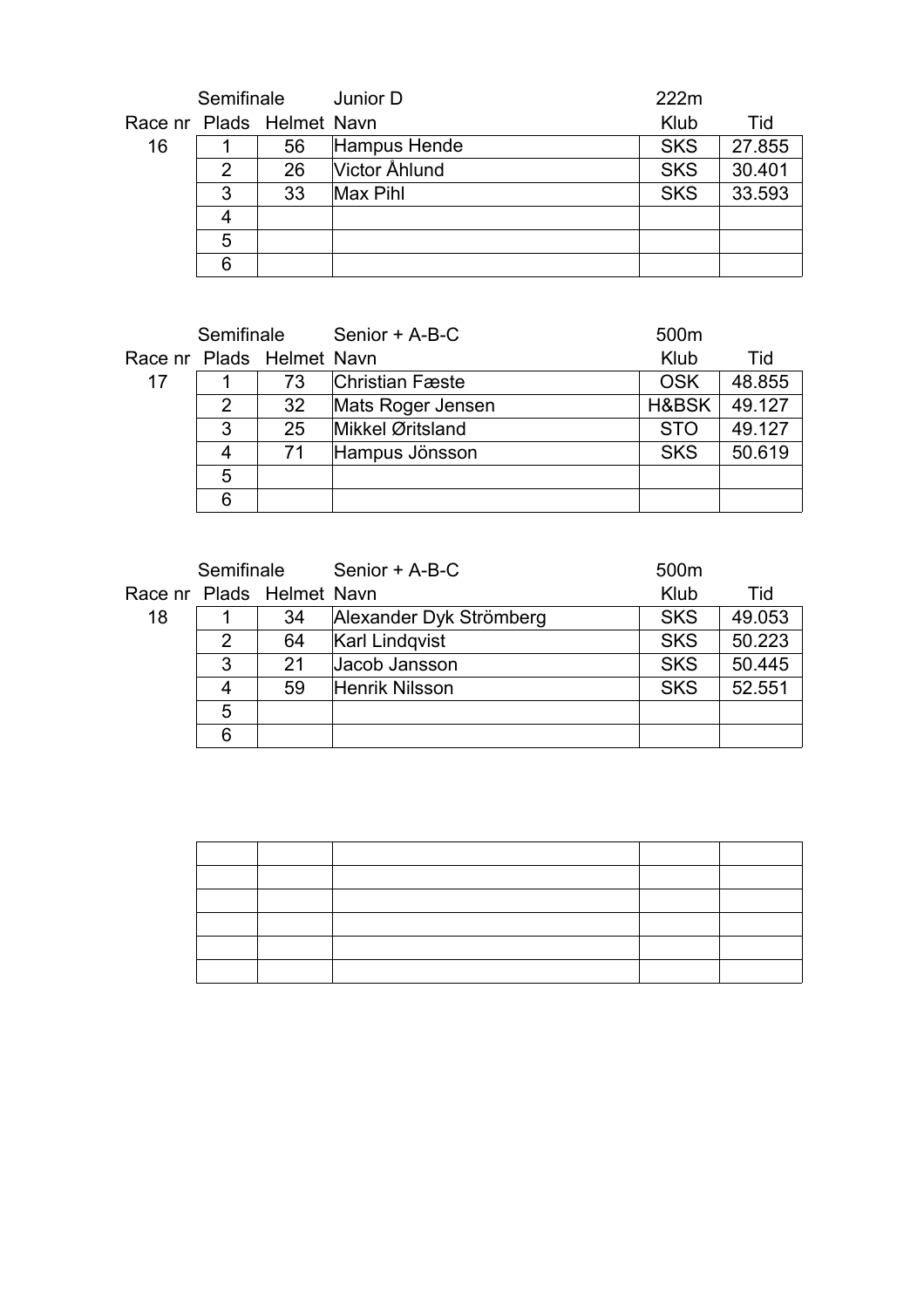|    | Finale        |                           | Junior D      | 222m       |        |
|----|---------------|---------------------------|---------------|------------|--------|
|    |               | Race nr Plads Helmet Navn |               | Klub       | Tid    |
| 19 |               | 56                        | Hampus Hende  | <b>SKS</b> | 28.916 |
|    | $\mathcal{P}$ | 26                        | Victor Åhlund | <b>SKS</b> | 30.432 |
|    | 3             | 33                        | Max Pihl      | <b>SKS</b> | 33.503 |
|    | 4             |                           |               |            |        |
|    | 5             |                           |               |            |        |
|    | 6             |                           |               |            |        |

| C-Finale |   |                           | Senior + A-B-C      | 500m       |        |
|----------|---|---------------------------|---------------------|------------|--------|
|          |   | Race nr Plads Helmet Navn |                     | Klub       | Tid    |
| 20       |   | 43                        | Morten Staubo       | <b>OSK</b> | 51.624 |
|          | 2 | 18                        | Johann Jørgen Sæves | <b>ASK</b> | 52.479 |
|          | 3 | 24                        | Daniel Jacobsson    | <b>SKS</b> | 55.321 |
|          | 4 |                           |                     |            |        |
|          | 5 |                           |                     |            |        |
|          | 6 |                           |                     |            |        |

| <b>B-Finale</b> |               |                           | Senior + A-B-C   | 500m       |        |  |
|-----------------|---------------|---------------------------|------------------|------------|--------|--|
|                 |               | Race nr Plads Helmet Navn |                  | Klub       | Tid    |  |
| 21              |               | 25                        | Mikkel Øritsland | <b>STO</b> | 49.733 |  |
|                 | $\mathcal{P}$ | 21                        | Jacob Jansson    | <b>SKS</b> | 49.876 |  |
|                 | 3             | 59                        | Henrik Nilsson   | <b>SKS</b> | 51.206 |  |
|                 | 4             | 71                        | Hampus Jönsson   | <b>SKS</b> | 51.391 |  |
|                 | 5             |                           |                  |            |        |  |
|                 | 6             |                           |                  |            |        |  |

#### A-Finale

|    |   | Race nr Plads Helmet Navn |                         | Klub       | Tid    |
|----|---|---------------------------|-------------------------|------------|--------|
| 22 |   | 34                        | Alexander Dyk Strömberg | <b>SKS</b> | 46.664 |
|    | 2 | 73                        | <b>Christian Fæste</b>  | OSK        | 47.329 |
|    | 3 | 32                        | Mats Roger Jensen       | H&BSK      | 47.601 |
|    | 4 | 64                        | <b>Karl Lindgvist</b>   | <b>SKS</b> | 52.364 |
|    | 5 |                           |                         |            |        |
|    | 6 |                           |                         |            |        |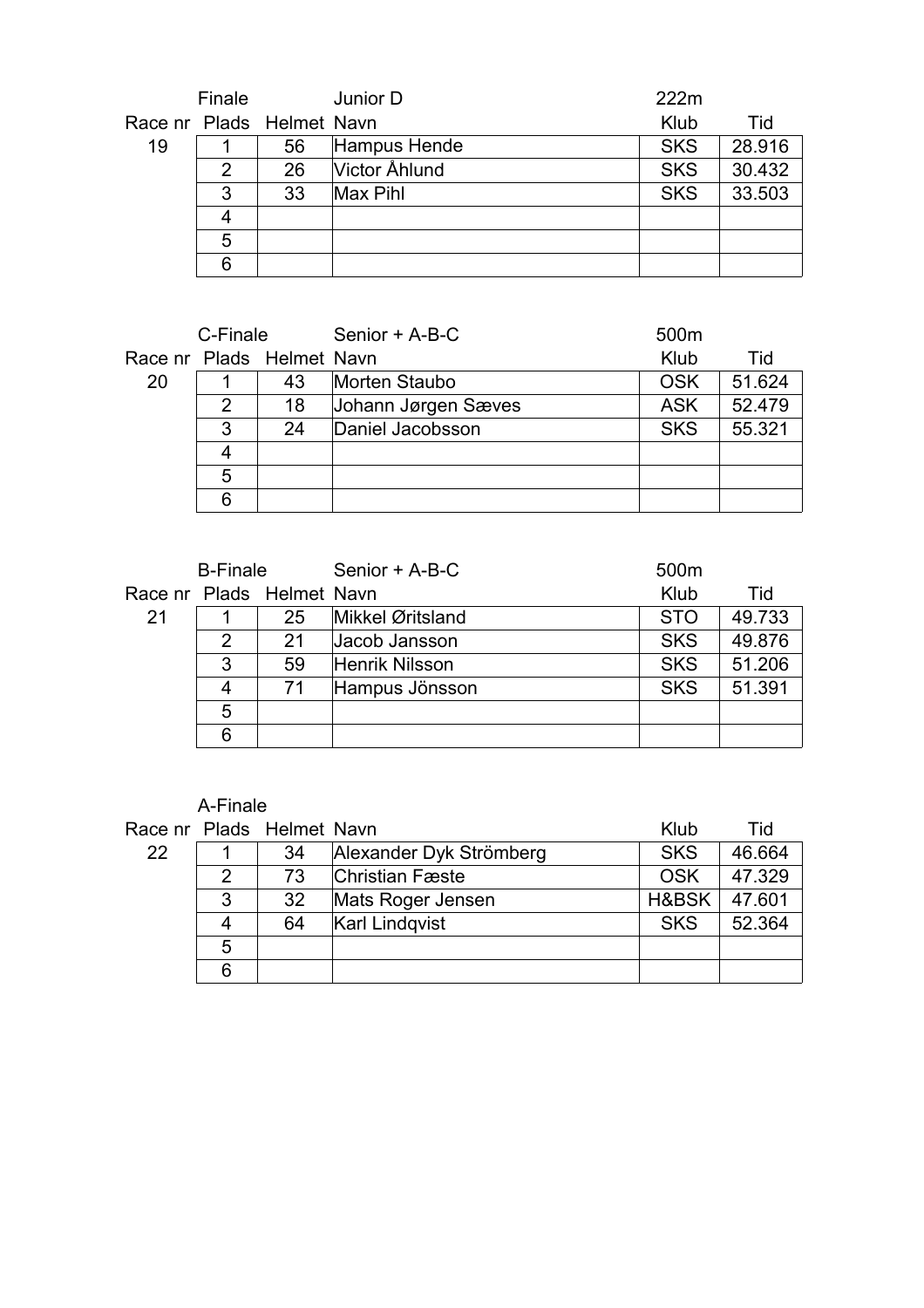| Kvartfinale |   |                           | Senior + A-B-C         | 1000m      |          |
|-------------|---|---------------------------|------------------------|------------|----------|
|             |   | Race nr Plads Helmet Navn |                        | Klub       | Tid      |
| 25          |   | 25                        | Mikkel Øritsland       | <b>STO</b> | 1:47.562 |
|             | 2 | 73                        | <b>Christian Fæste</b> | <b>OSK</b> | 1:52.545 |
|             | 3 | 43                        | Morten Staubo          | <b>OSK</b> | 1:52.891 |
|             | 4 | 24                        | Daniel Jacobsson       | <b>SKS</b> | 1:53.322 |
|             | 5 |                           |                        |            |          |
|             | 6 |                           |                        |            |          |

| Kvartfinale |   |                           | Senior + A-B-C          | 1000m      |         |
|-------------|---|---------------------------|-------------------------|------------|---------|
|             |   | Race nr Plads Helmet Navn |                         | Klub       | Tid     |
| 26          |   | 21                        | Jacob Jansson           | <b>SKS</b> | No time |
|             | 2 | 34                        | Alexander Dyk Strömberg | <b>SKS</b> | No time |
|             | 3 | 18                        | Johann Jørgen Sæves     | <b>ASK</b> | No time |
|             | 4 |                           |                         |            |         |
|             | 5 |                           |                         |            |         |
|             | 6 |                           |                         |            |         |

|                           | Kvartfinale |    | Senior + A-B-C    | 1000m      |                |
|---------------------------|-------------|----|-------------------|------------|----------------|
| Race nr Plads Helmet Navn |             |    |                   | Klub       | Tid            |
| 27                        |             | 71 | Hampus Jönsson    | <b>SKS</b> | 1.45.679       |
|                           | 2           | 32 | Mats Roger Jensen |            | H&BSK 1:45.767 |
|                           | 3           | 49 | Daniel Jansson    | <b>SKS</b> | 1.57.752       |
|                           | 4           | 59 | Henrik Nilsson    | <b>SKS</b> | 2:19.175       |
|                           | 5           |    |                   |            |                |
|                           | 6           |    |                   |            |                |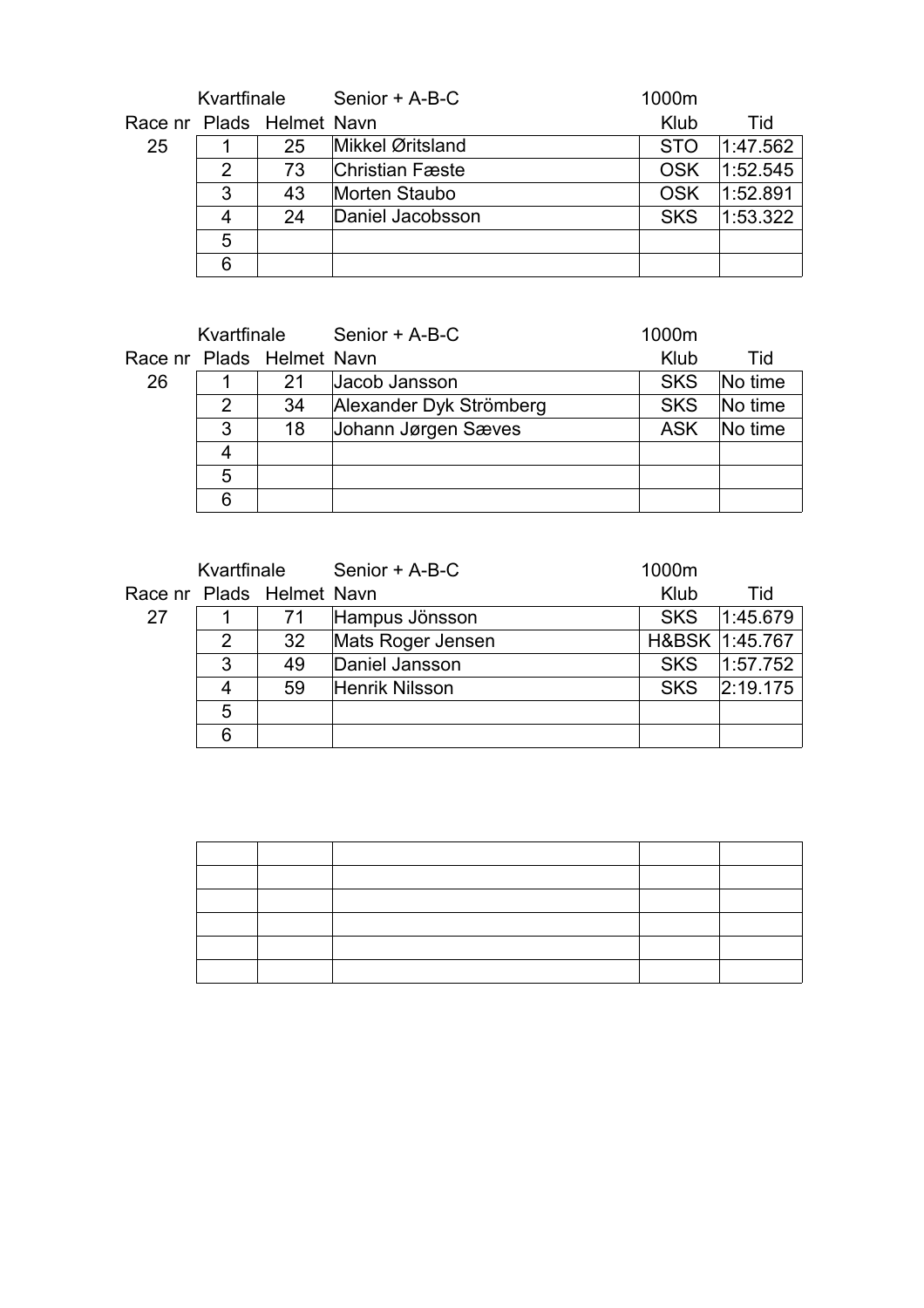| Semifinale |   |                           | Junior D      | 333m       |        |
|------------|---|---------------------------|---------------|------------|--------|
|            |   | Race nr Plads Helmet Navn |               | Klub       | Tid    |
| 28         |   | 56                        | Hampus Hende  | <b>SKS</b> | 40.642 |
|            | 2 | 26                        | Victor Åhlund | <b>SKS</b> | 43.939 |
|            | 3 | 33                        | Max Pihl      | <b>SKS</b> | 49.767 |
|            | 4 |                           |               |            |        |
|            | 5 |                           |               |            |        |
|            | 6 |                           |               |            |        |

|    | Semifinale |                           | Senior + A-B-C         | 1000m      |                                 |
|----|------------|---------------------------|------------------------|------------|---------------------------------|
|    |            | Race nr Plads Helmet Navn |                        | Klub       | Tid                             |
| 29 |            | 21                        | Jacob Jansson          | <b>SKS</b> | $^{\backprime}$ 1.41.491 $\mid$ |
|    | 2          | 73                        | <b>Christian Fæste</b> | <b>OSK</b> | 1:42.768                        |
|    | 3          | 71                        | Hampus Jönsson         | <b>SKS</b> | 1:43.290                        |
|    | 4          | 18                        | Johann Jørgen Sæves    | <b>ASK</b> | 1:43.881                        |
|    | 5          | 49                        | Daniel Jansson         | <b>SKS</b> | 1.46.447                        |
|    | 6          |                           |                        |            |                                 |

|                           | Semifinale |    | Senior + A-B-C          | 1000m      |          |
|---------------------------|------------|----|-------------------------|------------|----------|
| Race nr Plads Helmet Navn |            |    |                         | Klub       | Tid      |
| 30                        |            | 34 | Alexander Dyk Strömberg | <b>SKS</b> | 1:39.027 |
|                           | 2          | 32 | Mats Roger Jensen       | H&BSK      | 1:39.294 |
|                           | 3          | 25 | Mikkel Øritsland        | <b>STO</b> | 1:39.557 |
|                           | 4          | 43 | Morten Staubo           | <b>OSK</b> | 1:55.799 |
|                           | 5          |    |                         |            |          |
|                           | 6          |    |                         |            |          |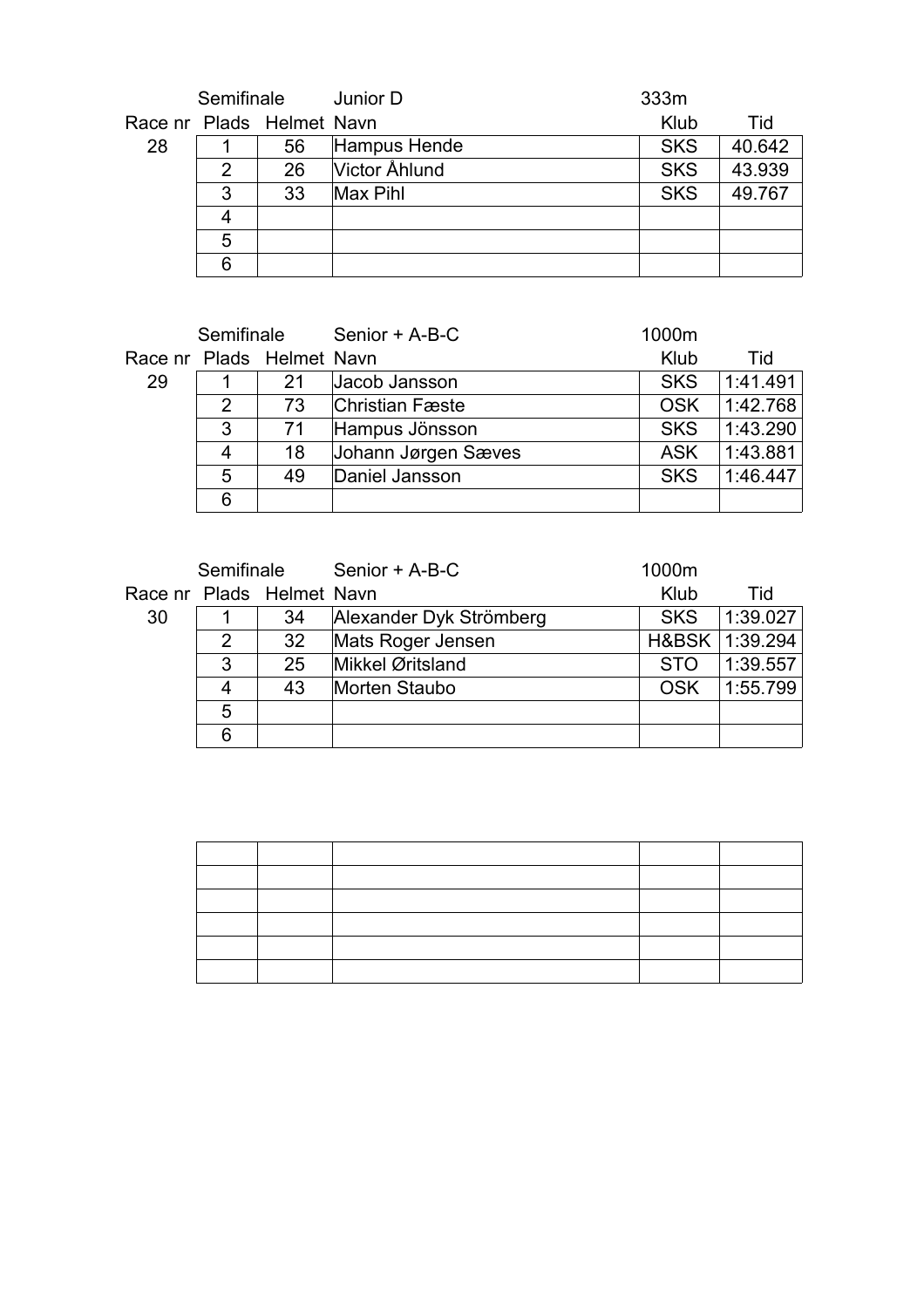|    | Finale |                           | Junior D      | 333m       |        |
|----|--------|---------------------------|---------------|------------|--------|
|    |        | Race nr Plads Helmet Navn |               | Klub       | Tid    |
| 31 |        | 56                        | Hampus Hende  | <b>SKS</b> | 42.165 |
|    | 2      | 26                        | Victor Åhlund | <b>SKS</b> | 45.308 |
|    | 3      | 33                        | Max Pihl      | <b>SKS</b> | 48.319 |
|    | 4      |                           |               |            |        |
|    | 5      |                           |               |            |        |
|    | 6      |                           |               |            |        |

|    | C-Finale                  |    | Senior + A-B-C   | 1000m      |          |
|----|---------------------------|----|------------------|------------|----------|
|    | Race nr Plads Helmet Navn |    |                  | Klub       | Tid      |
| 32 |                           | 59 | Henrik Nilsson   | <b>SKS</b> | No time  |
|    | 2                         | 24 | Daniel Jacobsson | <b>SKS</b> | 1:49.240 |
|    | 3                         |    |                  |            |          |
|    |                           |    |                  |            |          |
|    | 5                         |    |                  |            |          |
|    | 6                         |    |                  |            |          |

| <b>B-Finale</b> |   |                           | Senior + A-B-C      | 1000m      |            |
|-----------------|---|---------------------------|---------------------|------------|------------|
|                 |   | Race nr Plads Helmet Navn |                     | Klub       | Tid        |
| 33              |   | 25                        | Mikkel Øritsland    | <b>STO</b> | 1:46.352   |
|                 | 2 | 71                        | Hampus Jönsson      | <b>SKS</b> | 1.46.483   |
|                 | 3 | 49                        | Daniel Jansson      | <b>SKS</b> | 1.47.032   |
|                 | 4 | 43                        | Morten Staubo       | <b>OSK</b> | 1:47.687   |
|                 | 5 | 18                        | Johann Jørgen Sæves | <b>ASK</b> | <b>DNF</b> |
|                 | 6 |                           |                     |            |            |

|    | A-Finale |                           | Senior + A-B-C          | 1000m      |                  |
|----|----------|---------------------------|-------------------------|------------|------------------|
|    |          | Race nr Plads Helmet Navn |                         | Klub       | Tid              |
| 34 |          | 34                        | Alexander Dyk Strömberg | <b>SKS</b> | 1:37.093         |
|    | 2        | 32                        | Mats Roger Jensen       |            | H&BSK   1:37.689 |
|    | 3        | 73                        | <b>Christian Fæste</b>  | <b>OSK</b> | 1:42.787         |
|    | 4        | 21                        | Jacob Jansson           | <b>SKS</b> | 1.46.982         |
|    | 5        |                           |                         |            |                  |
| 6  |          |                           |                         |            |                  |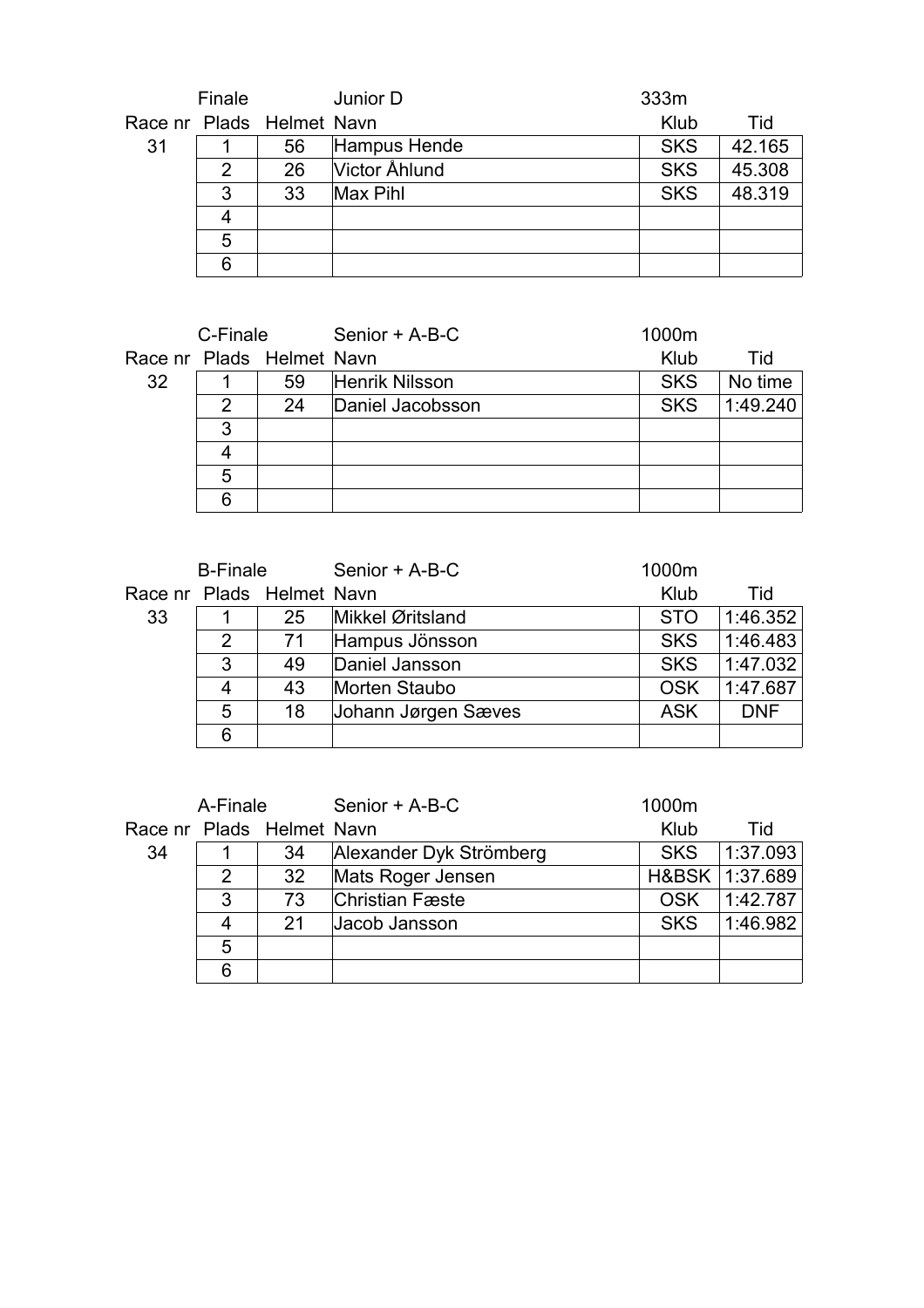| Finale |   |                           | Junior D      | 1000m      |          |
|--------|---|---------------------------|---------------|------------|----------|
|        |   | Race nr Plads Helmet Navn |               | Klub       | Tid      |
| 35     |   | 56                        | Hampus Hende  | <b>SKS</b> | No time  |
|        | 2 | 26                        | Victor Åhlund | <b>SKS</b> | 2:22.566 |
|        | 3 | 33                        | Max Pihl      | <b>SKS</b> | 2:30.991 |
|        | 4 |                           |               |            |          |
|        | 5 |                           |               |            |          |
|        | 6 |                           |               |            |          |

|    |   |                           | Senior + A-B-C          | 3000m      |          |
|----|---|---------------------------|-------------------------|------------|----------|
|    |   | Race nr Plads Helmet Navn |                         | Klub       | Tid      |
| 36 |   | 34                        | Alexander Dyk Strömberg | <b>SKS</b> | 5:48.699 |
|    | 2 | 25                        | Mikkel Øritsland        | <b>STO</b> | 5:50.625 |
|    | 3 | 21                        | Jacob Jansson           | <b>SKS</b> | 5:52.895 |
|    | 4 | 71                        | Hampus Jönsson          | <b>SKS</b> | 5:56.789 |
|    | 5 | 24                        | Daniel Jacobsson        | <b>SKS</b> | 6:15.223 |
|    | 6 | 32                        | Mats Roger Jensen       | H&BSK      | DQ       |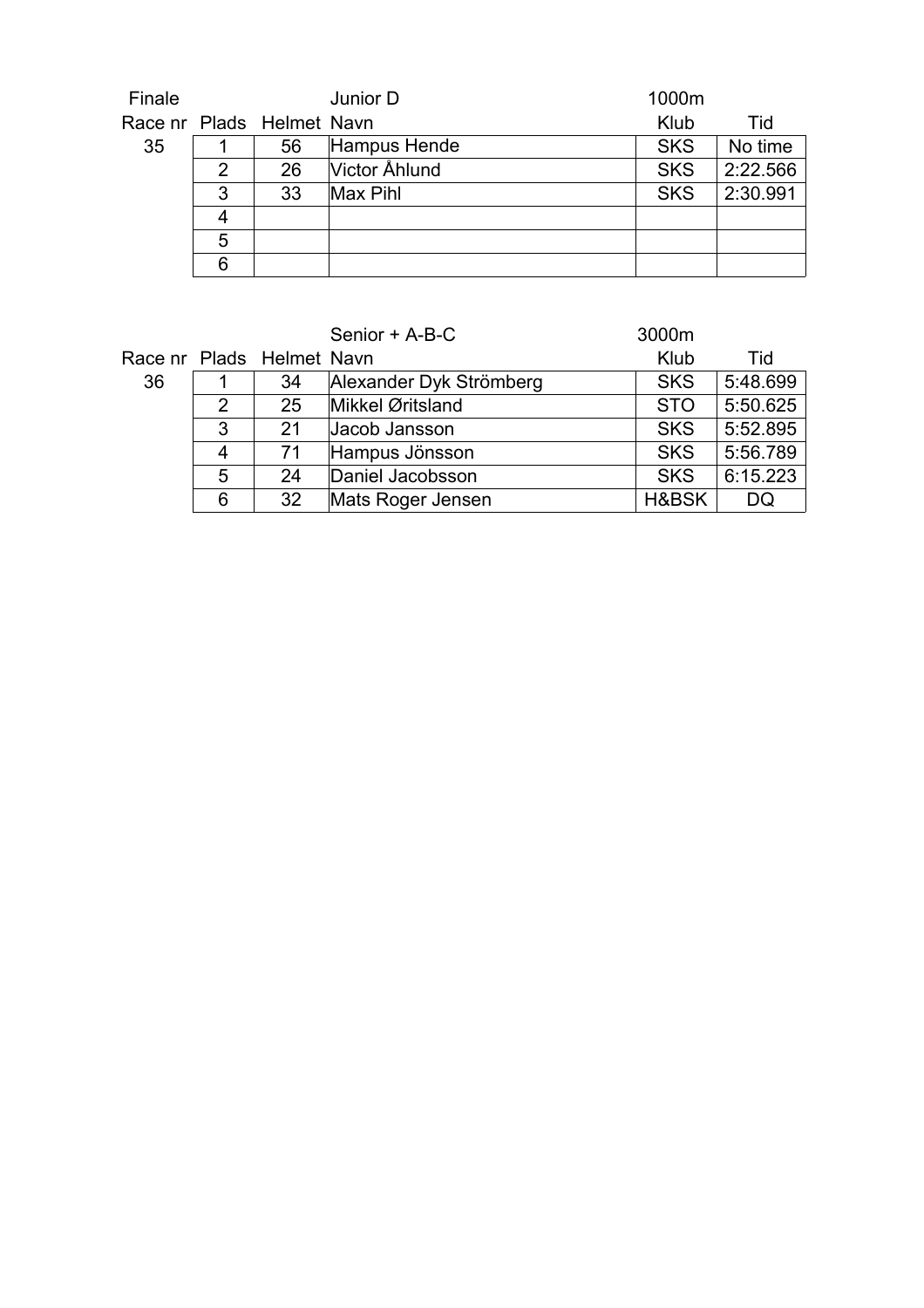| Stafet                    |   | Junior D               | 2000m |              |
|---------------------------|---|------------------------|-------|--------------|
| Race nr Plads Helmet Navn |   |                        | Klub  | Tid          |
| 23                        |   | Hampus, Victor och Max |       | SKS 4:32.302 |
|                           |   |                        |       |              |
|                           | ລ |                        |       |              |
|                           |   |                        |       |              |

#### Stafet

| Race nr Plads Helmet Navn |               |       |                                                                                 | Klub | Tid      |
|---------------------------|---------------|-------|---------------------------------------------------------------------------------|------|----------|
| 24                        |               |       | Mats Roger Jensen, Christian Fæste,<br>Green Morten Staubo, Johann Jørgen Sæves |      | 4:52.908 |
|                           | $\mathcal{P}$ | Blue  | Alexander Strömberg, Jacob Jansson, Lina<br>Bremer. Henrik Nilsson              |      | 4:57.910 |
|                           | 3             | White | Karl Lindqvist, Mikkel Øritsland, Daniel<br>Jacobsson, Hampus Jönsson           |      | 5.01.944 |
|                           |               |       |                                                                                 |      |          |

#### Stafet

|    | Race nr Plads Helmet Navn |                        | Klub | Tid      |
|----|---------------------------|------------------------|------|----------|
| 37 |                           | Hampus, Victor och Max |      | 4:52.936 |
|    |                           |                        |      |          |
|    |                           |                        |      |          |
|    |                           |                        |      |          |

# Stafet<br>Race

|    |   | Race nr Plads Helmet Navn |                                                                           | Klub | Tid      |
|----|---|---------------------------|---------------------------------------------------------------------------|------|----------|
| 38 |   | Green                     | Mats Roger Jensen, Christian Fæste,<br>Morten Staubo, Johann Jørgen Sæves |      | 4.53.148 |
|    | 2 | <b>Blue</b>               | Alexander Strömberg, Jacob Jansson, Lina<br>Bremer. Henrik Nilsson        |      | 5:01.390 |
|    | 3 | White                     | Daniel Jansson, Mikkel Øritsland, Daniel<br>Jacobsson, Hampus Jönsson     |      | 5:06.987 |
|    |   |                           |                                                                           |      |          |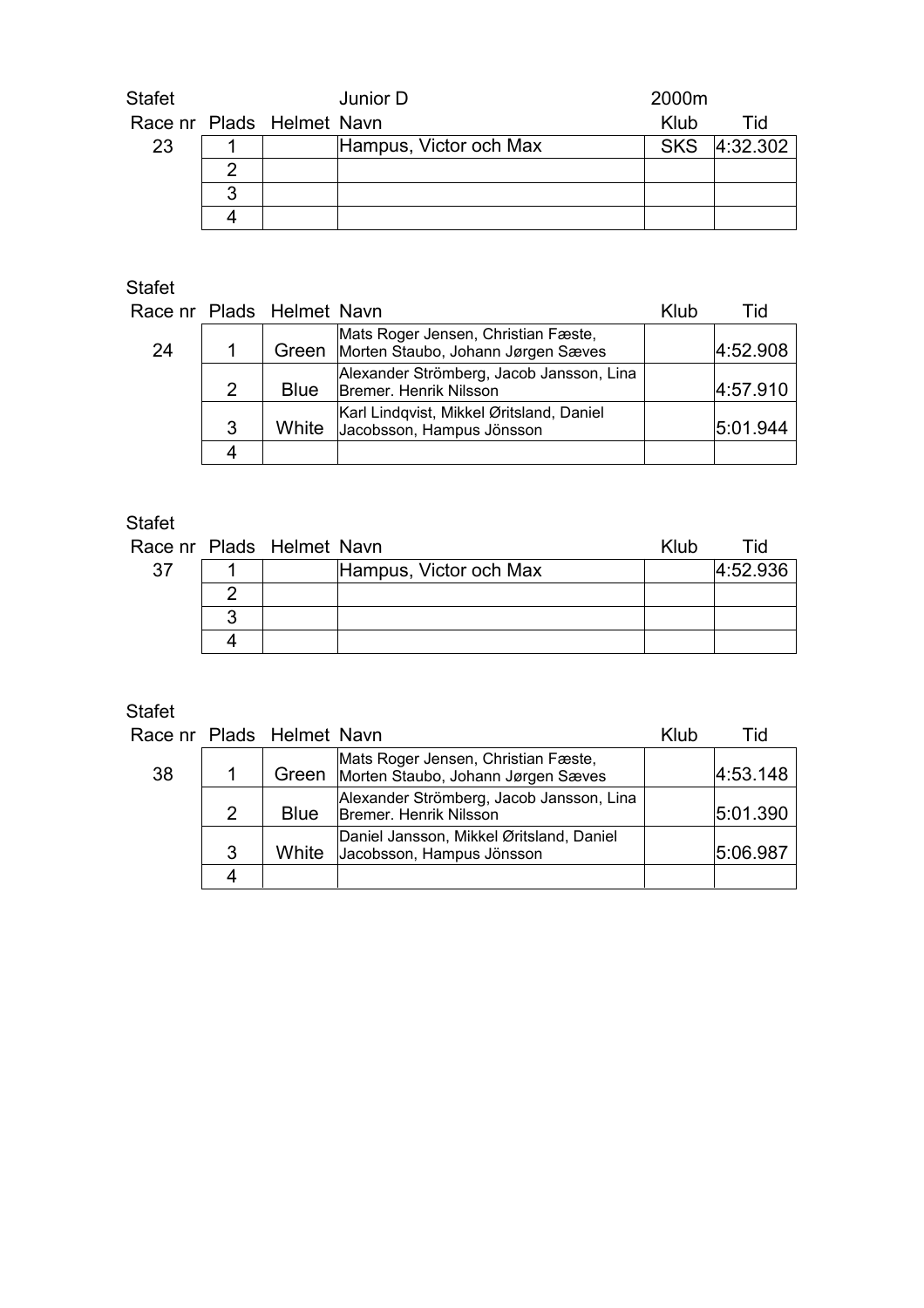#### Senior Men + A-B-C

| Participants               |            | 1500m |    |    |    | 500m |   |              |    |    | 1000m |    |    |    | l3000m |                 |    | <b>Final Result</b> |    |    |     |
|----------------------------|------------|-------|----|----|----|------|---|--------------|----|----|-------|----|----|----|--------|-----------------|----|---------------------|----|----|-----|
| Nr Name                    | Club       | Е     | C. | B  | A  | E.   | D | $\mathsf{C}$ | B  | A  | Е     | C. | B  | A  | 1000   | A               | Е. |                     | C. | B  | A   |
| 34 Alexander Dyk Strömberg | <b>SKS</b> |       |    |    | 34 |      |   |              |    | 34 |       |    |    | 34 | 5      | 34              | 0  |                     | 0  |    | 141 |
| 32 Mats Roger Jensen       | H&BSK      |       |    |    | 21 |      |   |              |    | 13 |       |    |    | 21 |        |                 | 0  | 0                   | 0  |    | 55  |
| 25 Mikkel Øritsland        | <b>STO</b> |       |    |    | 13 |      |   |              | 34 |    |       |    | 34 |    |        | 21              | 0  | 0                   | 0  | 68 | 34  |
| 173 Christian Fæste        | <b>OSK</b> |       |    | 8  |    |      |   |              |    | 21 |       |    |    | 13 |        |                 |    |                     | 0  |    | 34  |
| 21 Jacob Jansson           | <b>SKS</b> |       |    |    | 5  |      |   |              | 21 |    |       |    |    | 8  |        | 13 <sub>1</sub> |    | 0                   | 0  | 21 | 26  |
| 71 Hampus Jönsson          | <b>SKS</b> |       |    |    | 8  |      |   |              | 8  |    |       |    | 21 |    |        | 8               | 0  | 0                   | 0  | 29 | 16  |
| 64 Karl Lindqvist          | <b>SKS</b> |       |    |    | 3  |      |   |              |    | 8  |       |    |    |    |        |                 |    |                     | 0  |    | 11  |
| 24 Daniel Jacobsson        | <b>SKS</b> |       |    | 13 |    |      |   | 13           |    |    |       | 21 |    |    |        | 5               | 0  | 0                   | 34 | 13 |     |
| 18 Johann Jørgen Sæves     | <b>ASK</b> |       |    | 34 |    |      |   | 21           |    |    |       |    |    |    |        |                 | 0  |                     | 21 | 39 |     |
| 59 Henrik Nilsson          | <b>SKS</b> |       |    | 21 |    |      |   |              | 13 |    |       | 34 |    |    |        |                 |    |                     | 34 | 34 |     |
| 43 Morten Staubo           | <b>OSK</b> |       |    | 5  |    |      |   | 34           |    |    |       |    |    |    |        |                 | 0  | 0                   | 34 | 13 |     |
| 49 Daniel Jansson          | <b>SKS</b> |       |    |    |    |      |   |              |    |    |       |    | 13 |    |        |                 | 0  | 0                   | 0  | 13 |     |

## Malmö 17-18 september

Junior A

| Participants      |            | 1500m  |        |    |   | 500 <sub>m</sub> |   |              |    |   | 1000m |             |    | l3000m |   | <b>Final Result</b> |    |              |    |            |
|-------------------|------------|--------|--------|----|---|------------------|---|--------------|----|---|-------|-------------|----|--------|---|---------------------|----|--------------|----|------------|
| Nr Name           | Club       | -<br>⊢ | $\cap$ | B  | A | E                | D | $\mathsf{C}$ | B  | A | Е     | $\sim$<br>U | B  | 1000   | A | Е                   | D  | $\mathbf{C}$ | B  | $\sqrt{ }$ |
| 71 Hampus Jönsson | <b>SKS</b> |        |        |    | 8 |                  |   |              |    |   |       |             | 21 |        | U |                     |    | $\mathbf{0}$ | 29 | 16         |
| 59 Henrik Nilsson | <b>SKS</b> |        |        | 21 |   |                  |   |              | 13 |   |       | 34          |    |        |   |                     | OI | 34           | 34 |            |
|                   |            |        |        |    |   |                  |   |              |    |   |       |             |    |        |   |                     |    |              |    |            |
|                   |            |        |        |    |   |                  |   |              |    |   |       |             |    |        |   |                     |    |              |    |            |
|                   |            |        |        |    |   |                  |   |              |    |   |       |             |    |        |   |                     |    |              |    |            |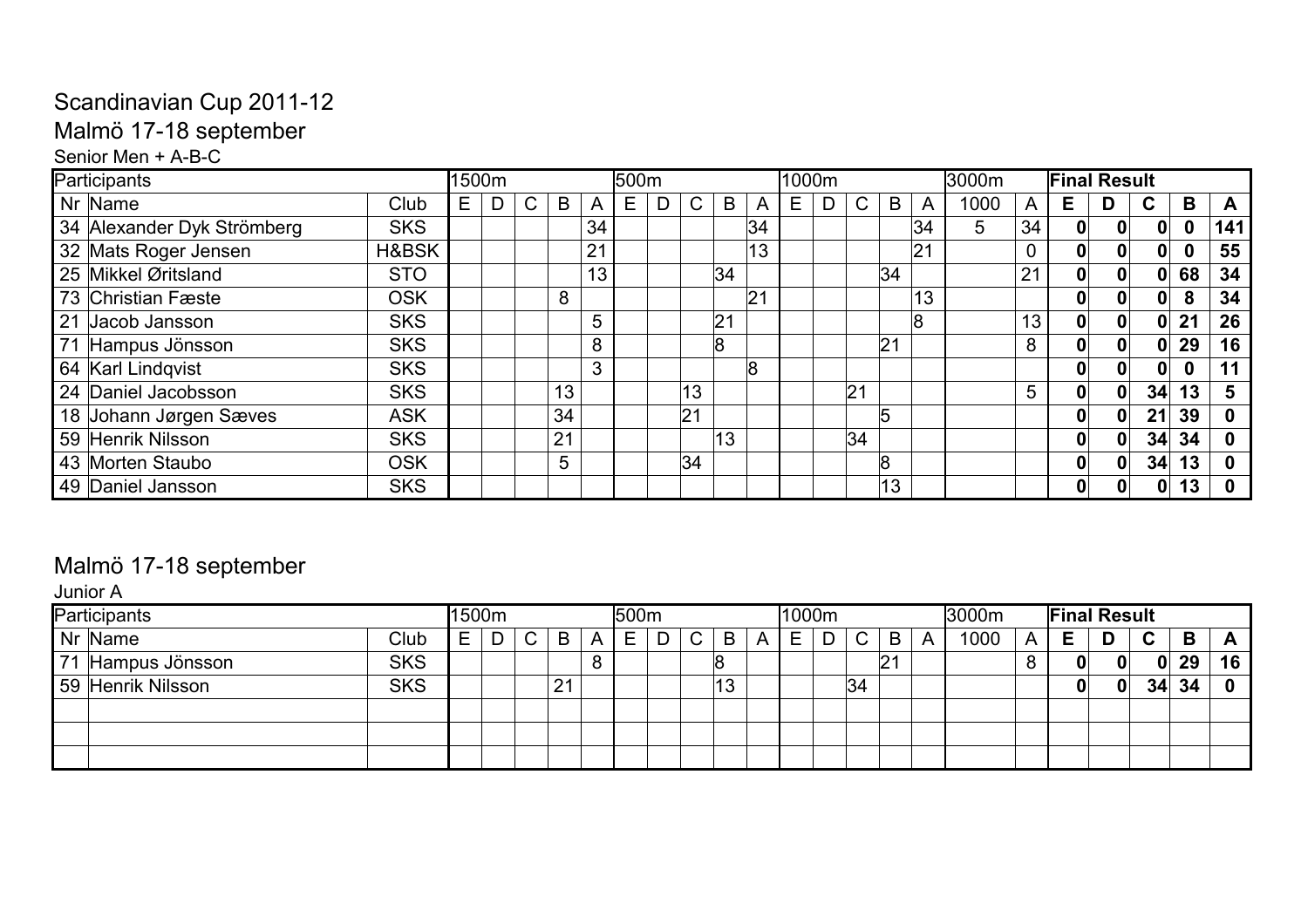#### Junior B

| Participants               |            | '1500m |  |    |                 | 500 <sub>m</sub> |   |    |    |    | 1000m |             |   |    | l3000m |    | <b>Final Result</b> |          |    |     |
|----------------------------|------------|--------|--|----|-----------------|------------------|---|----|----|----|-------|-------------|---|----|--------|----|---------------------|----------|----|-----|
| Nr Name                    | Club       | ⊢      |  | B  | A               | E.               | D |    | B  |    | E     | $\sim$<br>◡ | B | A  | 1000   | A  |                     | ◠        | B  |     |
| 34 Alexander Dyk Strömberg | <b>SKS</b> |        |  |    | 34              |                  |   |    |    | 34 |       |             |   | 34 | 5      | 34 | $\Omega$            |          |    | 141 |
| 25 Mikkel Øritsland        | <b>STO</b> |        |  |    | 13 <sub>1</sub> |                  |   |    | 34 |    |       |             |   |    |        | 21 | 0                   | $\Omega$ | 34 | 34  |
| 18 Johann Jørgen Sæves     | ASK        |        |  | 34 |                 |                  |   | 21 |    |    |       |             |   |    |        |    | 0                   | 21       | 39 |     |
|                            |            |        |  |    |                 |                  |   |    |    |    |       |             |   |    |        |    |                     |          |    |     |
|                            |            |        |  |    |                 |                  |   |    |    |    |       |             |   |    |        |    |                     |          |    |     |

# Scandinavian Cup 2011-12

## Malmö 17-18 september

Junior C

|    | Participants        |            | 500m |                |                 |   | 333m |   |              |    |   | 1000m |   |               |   |   | <b>3000m</b> |    |              | <b>Final Result</b> |             |    |    |
|----|---------------------|------------|------|----------------|-----------------|---|------|---|--------------|----|---|-------|---|---------------|---|---|--------------|----|--------------|---------------------|-------------|----|----|
| Nr |                     | Club       | ►    | C <sub>1</sub> | B               | A | E.   | D | $\mathsf{C}$ | B  | Α | Е     | D | $\mathsf{C}$  | B | A | 1000         | A  | E.           | D.                  | $\mathbf C$ | B  | A  |
|    | 21 Jacob Jansson    | <b>SKS</b> |      |                |                 |   |      |   |              | 21 |   |       |   |               |   |   |              | 13 | 0            | 0                   | 0           | 21 | 26 |
|    | 24 Daniel Jacobsson | <b>SKS</b> |      |                | 13 <sup>°</sup> |   |      |   | 13           |    |   |       |   | $ 2^{\prime}$ |   |   |              |    | $\mathbf{0}$ | $\mathbf{O}$        | 34          | 13 |    |
|    |                     |            |      |                |                 |   |      |   |              |    |   |       |   |               |   |   |              |    |              |                     |             |    |    |
|    |                     |            |      |                |                 |   |      |   |              |    |   |       |   |               |   |   |              |    |              |                     |             |    |    |
|    |                     |            |      |                |                 |   |      |   |              |    |   |       |   |               |   |   |              |    |              |                     |             |    |    |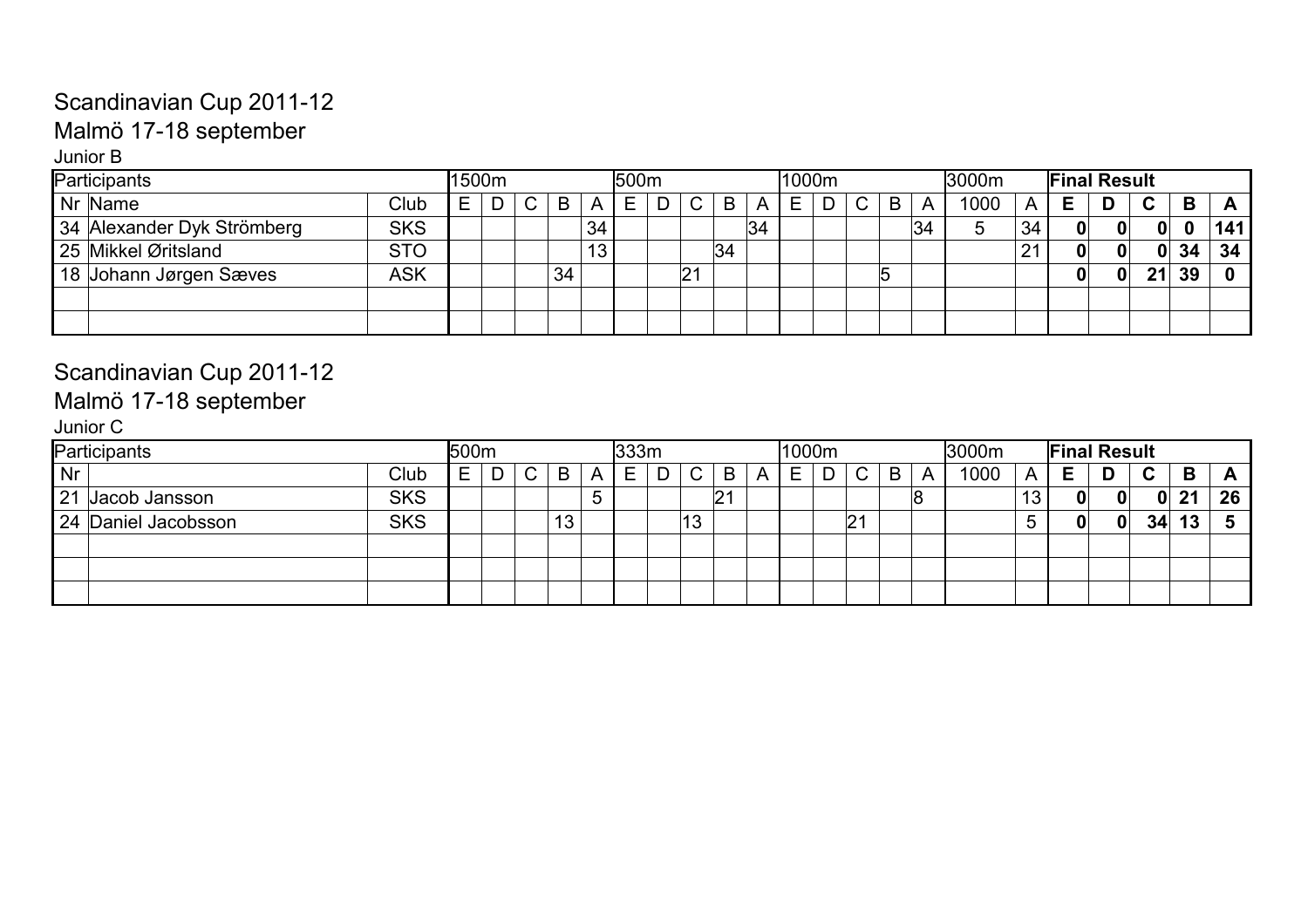#### Junior D

| Participants     |            | <b>500m</b> |        |   |                 | 222m |   |   |   |    | 333m |                     |   |    | 1000m | <b>Final Result</b> |   |          |   |     |
|------------------|------------|-------------|--------|---|-----------------|------|---|---|---|----|------|---------------------|---|----|-------|---------------------|---|----------|---|-----|
| Nr Name          | Club       | E           | $\cap$ | B | A               | E.   | D | C | B | Α  | Е    | $\sim$<br>$\bullet$ | B | A  |       | E.                  | D | C        | B | A   |
| 56 Hampus Hende  | <b>SKS</b> |             |        |   | 34              |      |   |   |   | 34 |      |                     |   | 34 | 34    | 0                   |   | $\bf{0}$ |   | 136 |
| 26 Victor Ahlund | <b>SKS</b> |             |        |   | 21              |      |   |   |   | 21 |      |                     |   | 21 | 21    | 0                   |   | 0        |   | 84  |
| 33 Max Pihl      | <b>SKS</b> |             |        |   | 13 <sub>1</sub> |      |   |   |   | 13 |      |                     |   | 13 | 13    | 0                   |   | $\bf{0}$ |   | 52  |
|                  |            |             |        |   |                 |      |   |   |   |    |      |                     |   |    |       |                     |   | 0        |   |     |
|                  |            |             |        |   |                 |      |   |   |   |    |      |                     |   |    |       |                     |   |          |   |     |